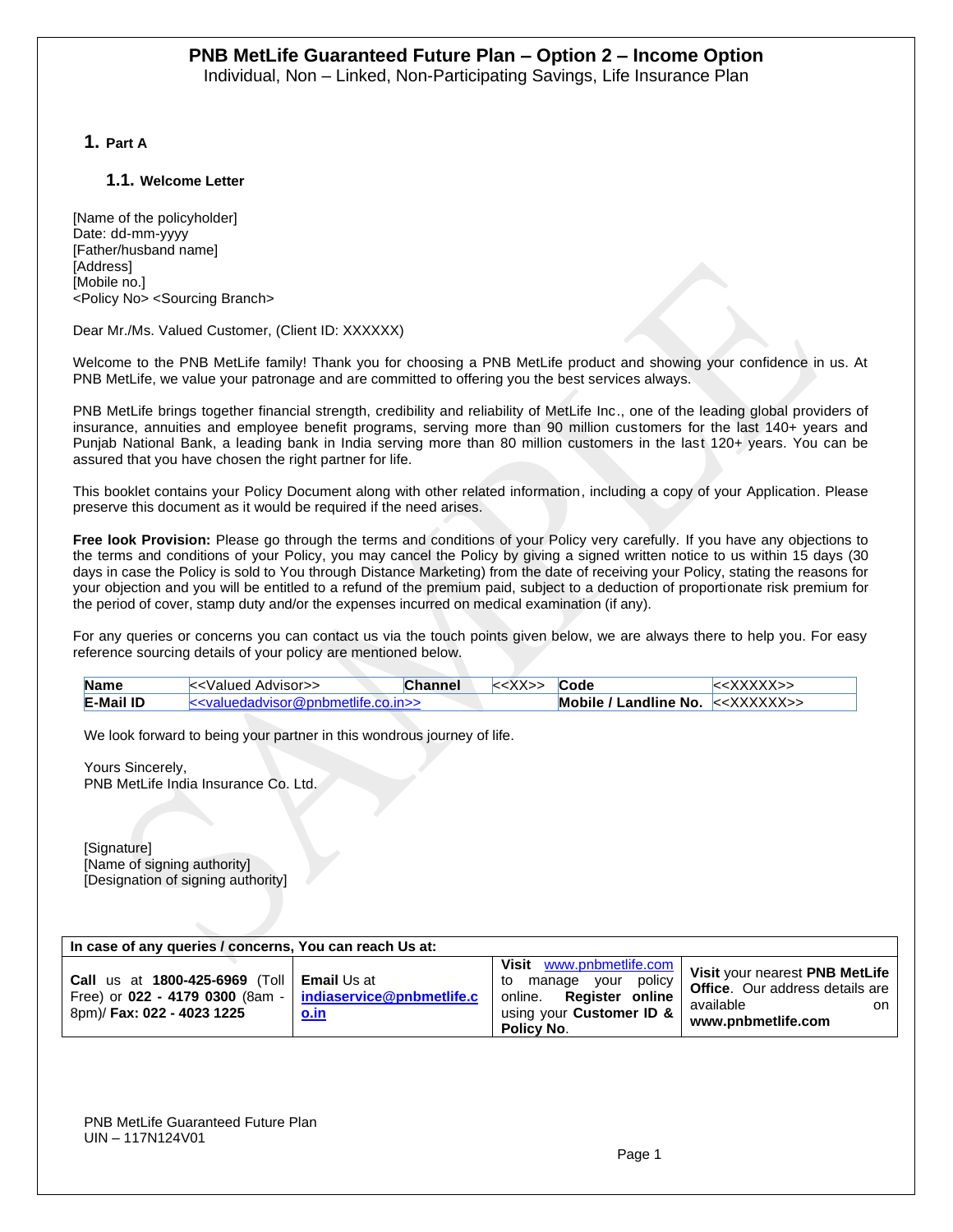Individual, Non – Linked, Non-Participating Savings, Life Insurance Plan

#### **1.2. Policy Preamble**

#### **PNB MetLife Guaranteed Future Plan An Individual, Non-linked, Non-Participating, Savings, Life Insurance Plan**

This is a contract of insurance between you and PNB MetLife India Insurance Company Limited. This contract of insurance has been issued by us on receipt of the premium and is based on the details in the Application together with the other information, documentation and declarations received from you for effecting a life insurance contract on the life of the person named in the Policy Schedule below.

We agree to pay the benefits under this Policy on the occurrence of the insured event described in Part C of this Policy, subject to the terms and conditions of the Policy.

#### **On examination of the Policy, if you notice any mistake or error, please return the Policy document to us in order that We may rectify it.**

Signed by and on behalf of PNB MetLife India Insurance Company Limited

[Signature] [Name of signing authority] [Designation of signing authority]

#### **1.3. Policy Schedule**

#### **1.4. Policy Schedule**

| <b>PNB MetLife Guaranteed Future Plan</b>                              |
|------------------------------------------------------------------------|
| Individual, Non-linked, Non-Participating, Savings Life Insurance Plan |
| 117N124V01                                                             |
|                                                                        |

| Application | <b>Policy</b> | Date of      | Issuing |  |
|-------------|---------------|--------------|---------|--|
| number      | number        | <b>issue</b> | office  |  |

#### **1. Details of the Policyholder and Life Assured**

| Name of Policyholder                | Gender            | Date of Birth |  |
|-------------------------------------|-------------------|---------------|--|
| Name of Life Assured                | Gender            | Date of Birth |  |
| Address of Policyholder             |                   |               |  |
| <b>Telephone Number</b>             |                   |               |  |
| Mobile Number                       |                   |               |  |
| Address of Life Assured             |                   |               |  |
| Age admitted of the Life<br>Assured | <yes no=""></yes> |               |  |

#### **2. Policy Details**

| <b>Base Plan</b>                   | <b>PNB MetLife Guaranteed Future Plan</b>                         |                                                 |                                       |  |
|------------------------------------|-------------------------------------------------------------------|-------------------------------------------------|---------------------------------------|--|
| <b>Benefit Payout Option</b>       | <<"Endowment"/"Income" / "Income+Lumpsum" / "Income + Booster" >> |                                                 |                                       |  |
| <b>Premium Payment Term (Yrs.)</b> |                                                                   | Deferment Period (Yrs.)                         | < <na 1="" for="" option="">&gt;</na> |  |
| <b>Policy Term (Yrs.)</b>          |                                                                   | Date of Survival Benefit $\vert \ll$ DD1 MM1>>: |                                       |  |
|                                    |                                                                   | Payout (chosen)                                 | < <na 1="" for="" option="">&gt;</na> |  |

| <b>Basic</b><br>Sum I | Premium             | <b>Installment</b> | <b>Goods &amp; Services</b> | Instalment premium | Annualised          |
|-----------------------|---------------------|--------------------|-----------------------------|--------------------|---------------------|
| Assured (Rs.)         | <b>Pavment Mode</b> | Premium (Rs.)      | Tax (Rs.)*                  | including GST (Rs) | <b>Premium (Rs)</b> |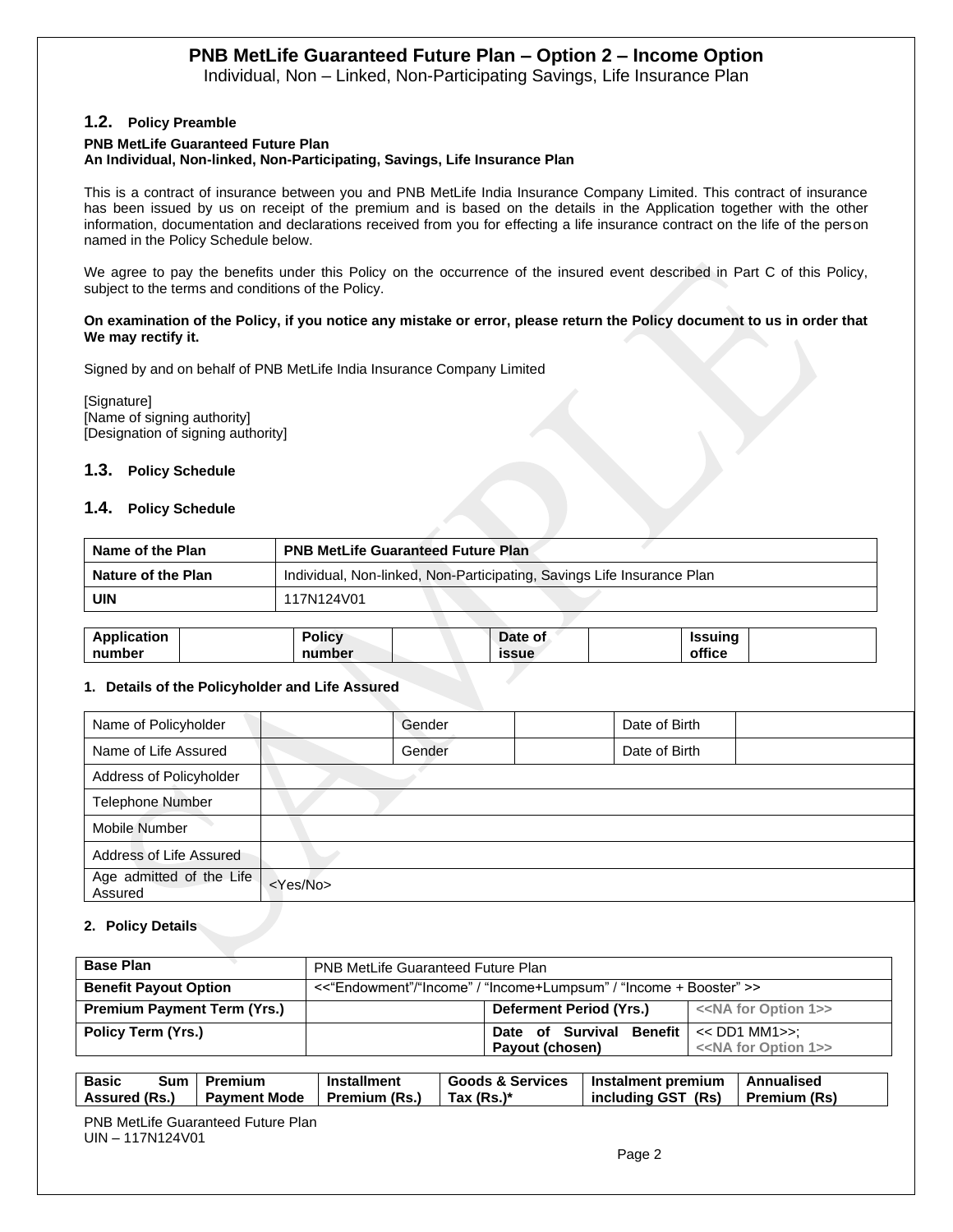Individual, Non – Linked, Non-Participating Savings, Life Insurance Plan

|  | _______ |  |
|--|---------|--|
|  |         |  |
|  |         |  |
|  |         |  |
|  |         |  |

**\* Goods and Services Tax** at prevailing rates. You will be responsible to pay any new or additional tax/levy or any changed amount of tax/ cess being made applicable/ imposed on the premium(s) by any competent authority.

#### **3. Rider Details**

| <b>Rider Name</b>                  | Rider Sum  <br><b>Assured</b><br>(Rs.) | <b>Policy</b><br>Term<br>(years) | <b>Premium</b><br><b>Paying</b><br><b>Term</b><br>(vears) | <b>Installment</b><br><b>Premium</b><br>(Rs.) | Goods &<br><b>Services</b><br>Tax $(Rs.)^*$ | <b>Instalment</b><br>premium<br>includina<br>GST (Rs) | Annualised<br><b>Premium</b><br>(Rs) |
|------------------------------------|----------------------------------------|----------------------------------|-----------------------------------------------------------|-----------------------------------------------|---------------------------------------------|-------------------------------------------------------|--------------------------------------|
| < <rider 1="" name="">&gt;</rider> |                                        |                                  |                                                           |                                               |                                             |                                                       |                                      |
| < <rider 2="" name="">&gt;</rider> |                                        |                                  |                                                           |                                               |                                             |                                                       |                                      |

#### **4. Contract Details**

| <b>UUIIII au Delaiis</b>                         |                                 |                                                                                              |                                                            |
|--------------------------------------------------|---------------------------------|----------------------------------------------------------------------------------------------|------------------------------------------------------------|
| Date of Inception of Policy                      | $<<$ DD MM YY $>>$              | <b>Premium Due Date</b>                                                                      | $<<$ DD MM YY $>>$                                         |
| Date of Commencement of Risk                     | < <dd mm="" yy="">&gt;</dd>     | <b>Premium Payment Type</b>                                                                  | << SP/LP>>Pay                                              |
| Policy anniversary date                          | $<<$ DD MM YY $>>$              | Last Premium Due Date                                                                        | < <dd mm="" yy="">&gt;</dd>                                |
| Policy currency                                  | <b>INR</b>                      | Total Installment Premium (incl.<br>of rider(s) premium, any extra<br>premium, taxes & cess) | $Rs. < \Leftrightarrow$                                    |
| <b>Endowment Option:</b>                         |                                 |                                                                                              |                                                            |
| <b>Policy Maturity Date</b>                      | < <dd mm="" yy="">&gt;</dd>     | <b>Total Premiums Payable</b>                                                                | $Rs. < \Leftrightarrow$                                    |
| Guaranteed Maturity Benefit = Rs. << >>          |                                 |                                                                                              |                                                            |
| <b>Income Option:</b>                            |                                 |                                                                                              |                                                            |
| Income Start Date                                | $<<$ DD1 MM1 YYY>>              | <b>Total Premiums Payable</b>                                                                |                                                            |
| Income End Date                                  | $<<$ DD1 MM1 YYY>>              | Income payout mode                                                                           | < <yearly half-<br="">yearly/<br/>Monthly&gt;&gt;</yearly> |
| Guaranteed Income Payout payable<br>every period | Rs. < < >>                      |                                                                                              |                                                            |
| Income + Lump-sum Option:                        |                                 |                                                                                              |                                                            |
| Income Start Date                                | << DD1 MM1 YYY>>                | <b>Total Premiums Payable</b>                                                                |                                                            |
| Income End Date                                  | $<<$ DD1 MM1 YYY>>              | Income payout mode                                                                           | < <yearly half-<br="">yearly/<br/>Monthly&gt;&gt;</yearly> |
| <b>Policy Maturity Date</b>                      | $<<$ DD MM YY $>>$              | Guaranteed<br>Income<br>Payout<br>payable every period                                       | Rs. < >>                                                   |
| <b>Guaranteed Maturity Benefit</b>               | Rs. < >>                        |                                                                                              |                                                            |
|                                                  |                                 |                                                                                              |                                                            |
| <b>Income + Booster Option:</b>                  |                                 |                                                                                              |                                                            |
| <b>Income Start Date</b>                         | << DD1 MM1 YYY>>                | Total Premiums Payable (A)                                                                   |                                                            |
| Income End Date                                  | < <dd1 mm1="" yyy="">&gt;</dd1> | Income payout mode                                                                           | < <yearly half-<br="">yearly/<br/>Monthly&gt;&gt;</yearly> |
| Booster Addition -1 Due Date                     | < <dd mm="" yyyy="">&gt;</dd>   | Guaranteed<br>Income<br>Payout<br>payable every period                                       | Rs. < < >>                                                 |
| Booster Addition -2 Due Date                     | < <dd mm="" yyyy="">&gt;</dd>   | <b>Booster Addition</b>                                                                      | Rs. < >>                                                   |
|                                                  |                                 |                                                                                              |                                                            |

#### **5. Details of Agent/Intermediary**

Booster Addition -3 Due Date | <<DD MM YYYY>>

| Name                                  |  |
|---------------------------------------|--|
| number<br>.<br>тэн<br><b>ISCITESI</b> |  |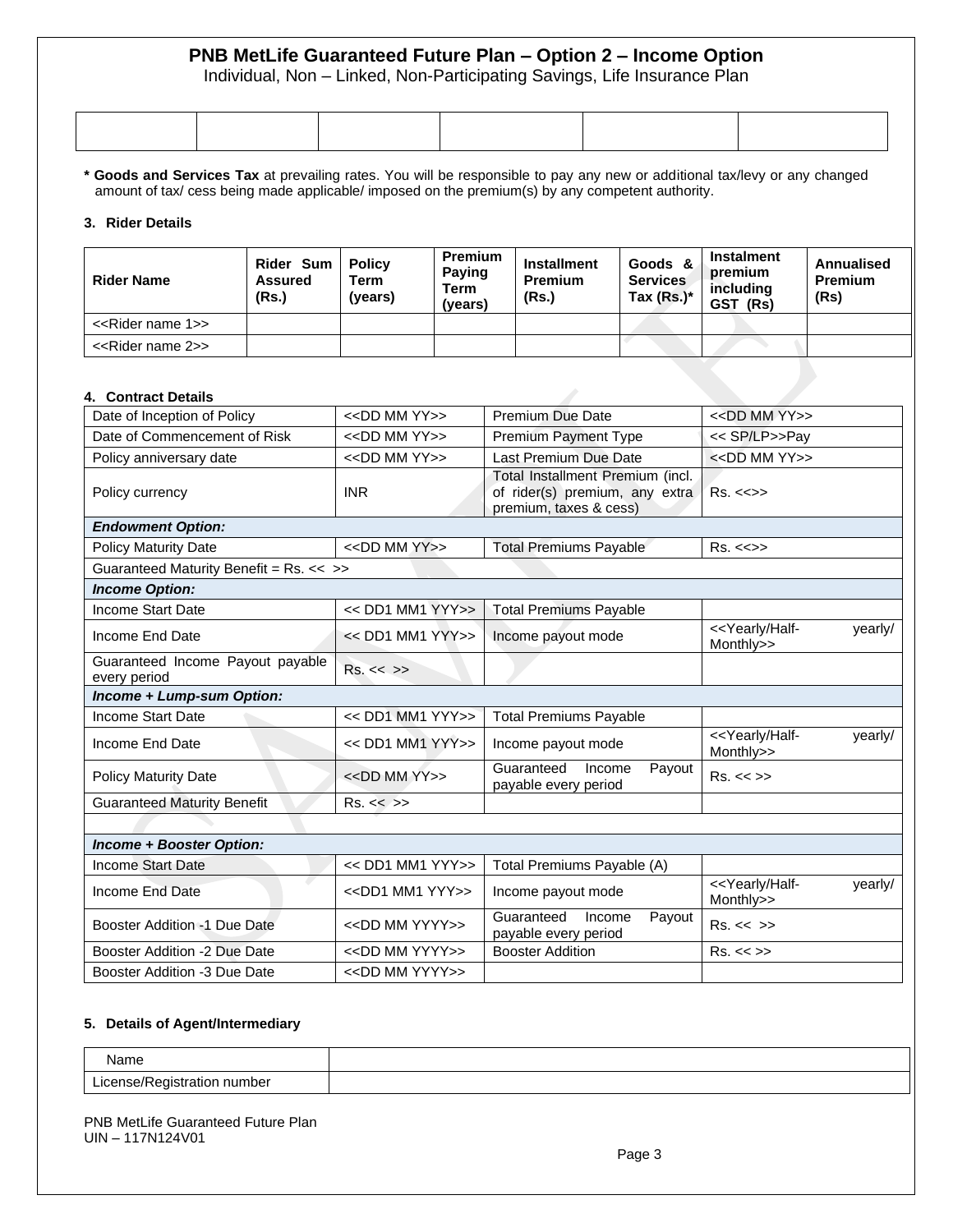Individual, Non – Linked, Non-Participating Savings, Life Insurance Plan

| Phone number  |  |
|---------------|--|
| Address       |  |
| Email address |  |
|               |  |

|--|

#### **6. Nominee details**

| Name(s) of the Nominee                   | <b>Relationship with Life</b> Share(s) %<br><b>Assured</b> |                                 |
|------------------------------------------|------------------------------------------------------------|---------------------------------|
| 1) < <name nominee="" off="">&gt;</name> | < <relation>&gt;</relation>                                | < <percentage>&gt;</percentage> |
| 2                                        |                                                            |                                 |
| 3)                                       |                                                            |                                 |
| 4                                        |                                                            |                                 |

#### **7. Appointee details (Only in case Nominee is less than 18 years of Age)**

| Appointee name                          | with<br>Relationship<br><b>Nominee</b> | Age               |
|-----------------------------------------|----------------------------------------|-------------------|
| < <name appointee="" off="">&gt;</name> | < <relation>&gt;</relation>            | < <age>&gt;</age> |

#### **8. E-Policy document**

Your soft copy of policy document is available in the customer portal. You can access through [www.pnbmetlife.com](http://www.pnbmetlife.com/) > **Customer login** > **Provide user ID and password** (for existing customer), else click **New User** (for new customer)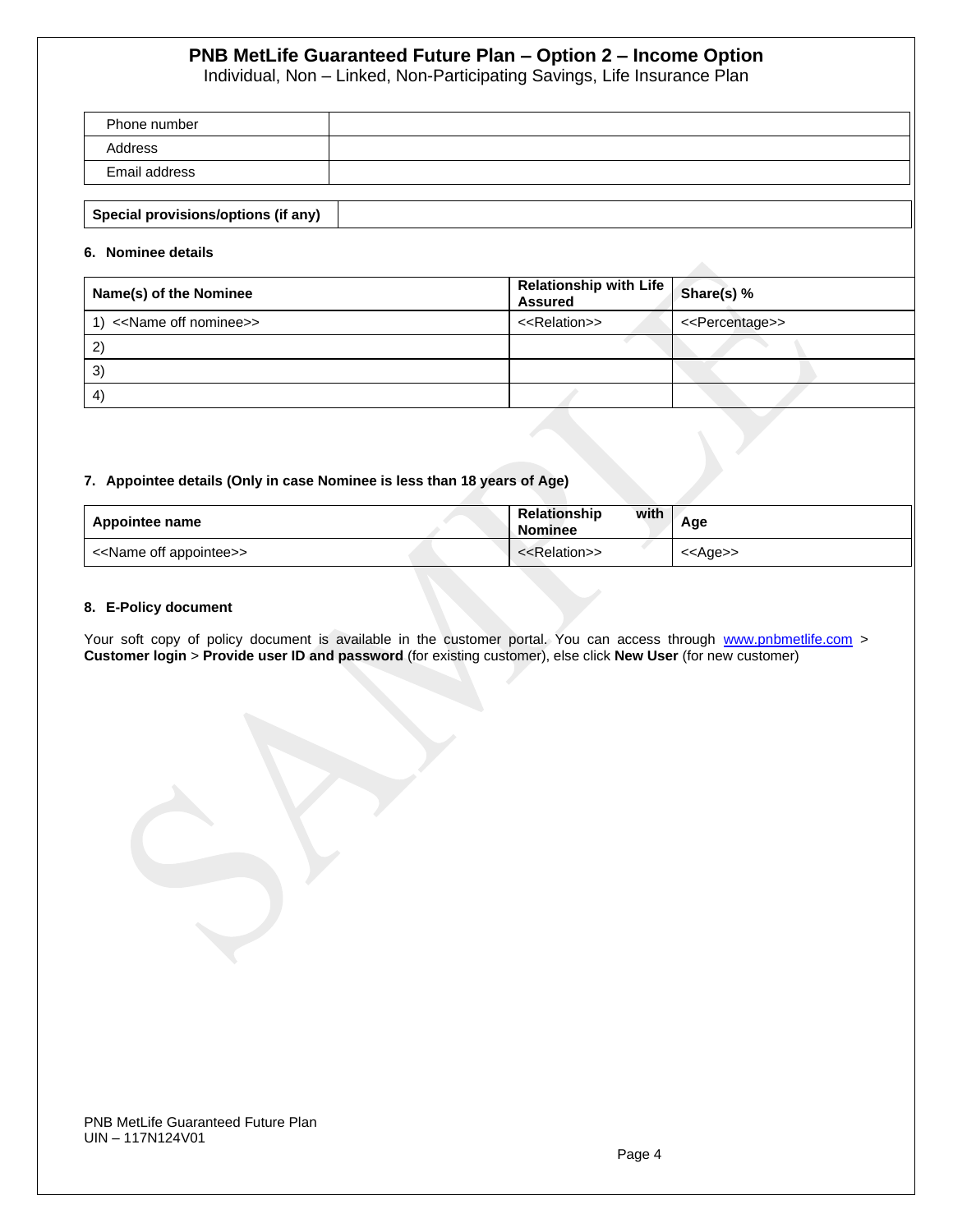Individual, Non – Linked, Non-Participating Savings, Life Insurance Plan

### **Key Feature Document**

|                                            | You have chosen "Option 2 - Income' benefit option.                                                                                           |
|--------------------------------------------|-----------------------------------------------------------------------------------------------------------------------------------------------|
| <b>Benefit</b><br>Payout<br><b>Options</b> | Under this option, You will receive Guaranteed Income Payouts during the income payout period.                                                |
|                                            | This option will be chosen at inception of the policy.                                                                                        |
|                                            | The Policyholder has an option to choose the Income pay-out mode as Yearly, Half- yearly or Monthly.                                          |
| <b>Income</b><br>pay-out                   | The income payout mode will be chosen at inception of the policy and cannot be changed post policy                                            |
| factors                                    | issuance<br>For monthly income payout mode, a factor of 0.95/12 needs to be applied to annual benefit rates.                                  |
|                                            | For half-yearly income payout mode, a factor of 0.97/2 will be applied to annual benefit rates.                                               |
|                                            | In the event of the unfortunate death of the Life Assured during the policy term provided that the policy                                     |
|                                            | is still In-force status on the date of death, the nominee shall receive Death Benefit and the Policy shall                                   |
|                                            | terminate.                                                                                                                                    |
| <b>Death Benefit</b>                       | Sum Assured on Death shall be defined as higher of:<br>Basic sum assured (BSA), which is the absolute amount assured to be paid on death.     |
|                                            | $\bullet$<br>Annualised Premium or Single premium multiplied by the Death Benefit Multiple<br>$\bullet$                                       |
|                                            | 105% of total premiums paid upto the date of death                                                                                            |
|                                            | The Death benefit multiples will vary basis age at entry as mentioned in the table in Part C                                                  |
|                                            | On survival of the Life Assured until the end of the Premium Payment Term, provided that the Policy is                                        |
|                                            | in In-Force Status and all due Installment Premiums have been received in full by Us, the Guaranteed                                          |
|                                            | Income Payouts are made at regular intervals after the end of Deferment Period till the end of Policy<br>Term, as mentioned in section 3.2.1. |
|                                            |                                                                                                                                               |
| <b>Survival Benefit</b>                    | Guaranteed Income Payout is defined as sum of Annualized premium and Guaranteed Additions                                                     |
|                                            | mentioned in Section 3.2.1                                                                                                                    |
|                                            | Survival benefits shall cease on the death of the Life Assured.                                                                               |
|                                            | Policy cover terminates with the payment of survival benefit at the maturity date.                                                            |
| <b>Flexibility</b><br>to                   | Benefits will be paid on policy anniversaries by default. Alternatively, the policyholder can choose to                                       |
| choose the date                            | receive the survival benefits on any one date, succeeding the date of issuance, as per their choice.                                          |
| οf<br>benefit                              |                                                                                                                                               |
| payout                                     | This option needs to be selected at policy inception and cannot be changed during the policy tenure.                                          |

#### **Key Service Features**

| <b>Nomination</b>  | Nomination shall be allowed as per the provisions of Section 39 of the Insurance Act, 1938 as<br>amended from time to time.                                                                                                                                                                                                                                                             |
|--------------------|-----------------------------------------------------------------------------------------------------------------------------------------------------------------------------------------------------------------------------------------------------------------------------------------------------------------------------------------------------------------------------------------|
| <b>Assignment</b>  | Assignment shall be allowed under this policy as per the provisions of Section 38 of the Insurance<br>Act. 1938 as amended from time to time.                                                                                                                                                                                                                                           |
| <b>Policy Loan</b> | The maximum amount of policy loan that you can avail will be limited to 90% of the Special<br>Surrender Value of your policy at the end of the relevant Policy Year less any unpaid premiums for<br>that year and loan interest accrued.                                                                                                                                                |
| <b>Riders</b>      | You may opt for any of the following Riders at inception or at any policy anniversary during premium<br>payment term. Each rider shall be subject to the terms and conditions of that rider:<br><b>PNB MetLife Accidental Death Benefit Rider Plus (UIN: 117B020V03)</b> – This rider<br>a)<br>provides additional protection over and above the Death Benefit under this Policy in the |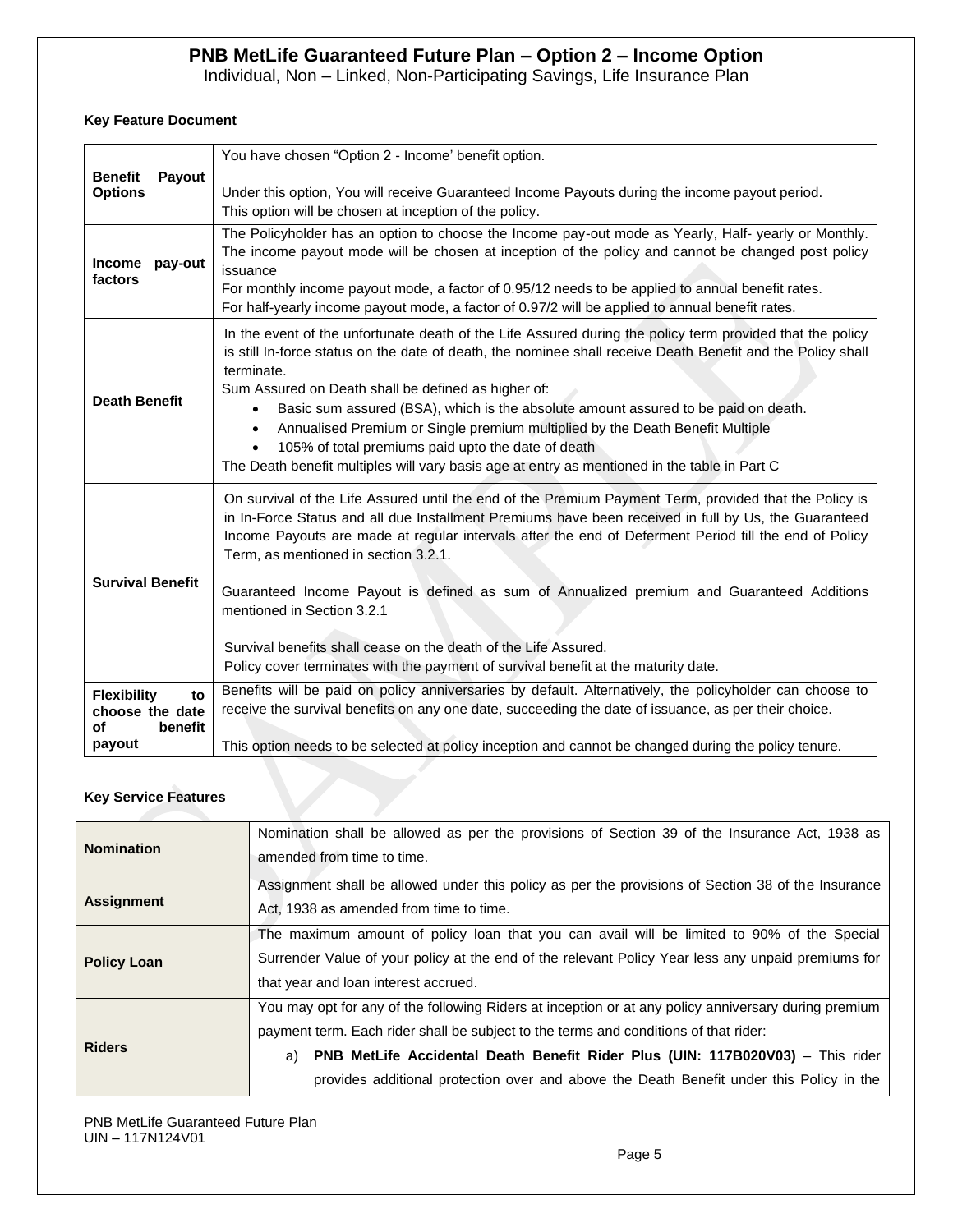Individual, Non – Linked, Non-Participating Savings, Life Insurance Plan

|                               | event of the death of the life assured in an Accident.                                       |  |  |  |  |
|-------------------------------|----------------------------------------------------------------------------------------------|--|--|--|--|
|                               | PNB MetLife Serious Illness Rider (UIN: 117B021V03) - This rider provides additional<br>b)   |  |  |  |  |
|                               | protection over and above the Death Benefit under this Policy in the event of the life       |  |  |  |  |
|                               | assured being diagnosed with any of the 10 critical illnesses listed in the rider.           |  |  |  |  |
|                               | Premium payment can be made by cash, cheque, credit card, ECS, online payment, demand draft, |  |  |  |  |
| <b>Premium Payment</b>        | and direct debit or any other mode as prescribed by the IRDA of India                        |  |  |  |  |
| <b>Customer Service No.</b>   | 1800 425 6969 (Toll-free) or 022-4179 0300(8am-8pm)                                          |  |  |  |  |
|                               | Visit us www.pnbmetlife.com                                                                  |  |  |  |  |
|                               | Email us: indiaservice@pnbmetlife.co.in                                                      |  |  |  |  |
|                               | Write to us:                                                                                 |  |  |  |  |
|                               | <b>PNB MetLife India Insurance Co. Ltd.</b>                                                  |  |  |  |  |
| <b>Grievance</b><br>Redressal | Unit No. 101, First Floor, Techniplex I,                                                     |  |  |  |  |
| <b>Mechanism</b>              | Techniplex Complex, Off Veer Savarkar Flyover,                                               |  |  |  |  |
|                               | S.V. Road, Goregaon (West),                                                                  |  |  |  |  |
|                               | Mumbai - 400 062, Maharashtra.                                                               |  |  |  |  |
|                               | 022 - 4179 0300 (8am -8pm)/ Fax: 022 - 4023 1225                                             |  |  |  |  |
|                               |                                                                                              |  |  |  |  |

| refer to | For | detailed | benefits. | please |  |  | policy | terms | and | conditions |
|----------|-----|----------|-----------|--------|--|--|--------|-------|-----|------------|
|----------|-----|----------|-----------|--------|--|--|--------|-------|-----|------------|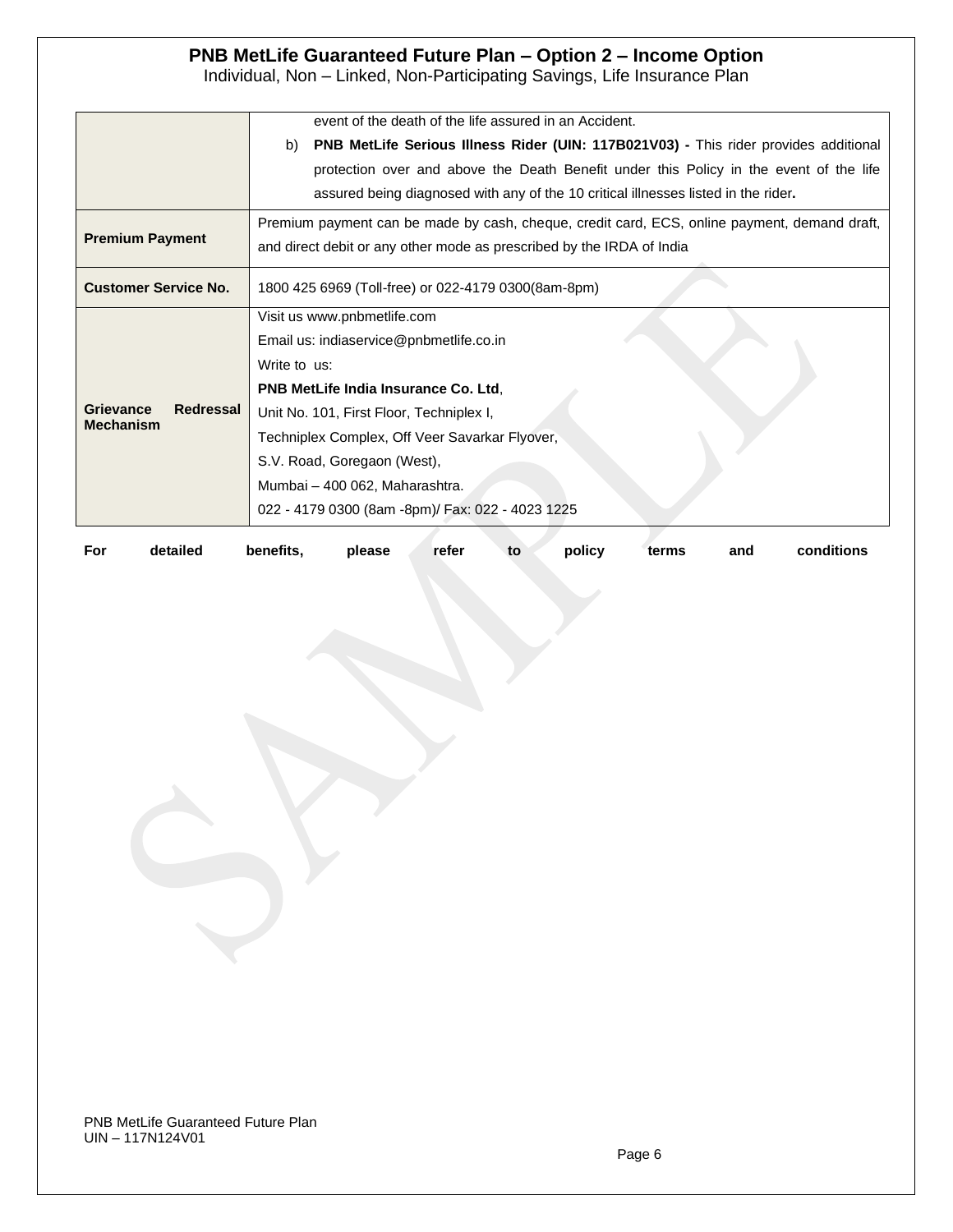### **2. Part B**

#### **2.1. Definitions applicable to your policy**

The words or terms below that appear in this **Policy** in initial capitals and **bold** type will have the specific meaning given to them below. These defined words or terms will, where appropriate to the context, be read so that the singular includes the plural, and the masculine includes the feminine.

- **1. "Age"** means age as on the last birthday; i.e. the age of the Life Assured in completed years as on the Policy Commencement Date and is as shown in the Schedule**.**
- **2. "Annualised Premium"** means the shall be the premium amount payable in a year chosen by the policyholder, excluding the taxes, rider premiums, underwriting extra premiums and loadings for modal premiums, if any.
- **3. "Application"** means the proposal form and any other information given to **Us** to decide whether and on what terms to issue this **Policy**
- **4. "Appointee"** means the person named in the Schedule to receive payment under this Policy, if the Nominee is a minor at the time payment becomes due under this Policy
- **5. "Basic Sum Assured (BSA)"** means the absolute amount specified in the Schedule which is the minimum amount assured to be paid on the death of the Life Assured. The Basic Sum Assured is equal to 10 x Annualised Premium for Limited pay and 1.25 x Single Premium for Single pay policies.
- **6. "Benefit Illustration"** means an Annexure along with the Schedule that illustrates the premiums, guarantees, returns, benefits and values of the proposed policy. This Benefit Illustration complies with IRDA of India Regulations and contains clear disclosure of both guaranteed and non-guaranteed benefits, if any, of the Policy
- **7. "Benefits"** means the Death Benefit, Maturity Benefit, Surrender Benefit or any other benefit, as the case may be, applicable in the terms and conditions of this Policy
- **8. "Company/Us/We/Our"** means PNB MetLife India Insurance Co. Ltd
- **9. "Date of Commencement of risk"** means the date on which the risk under the Policy and Riders, if opted, comes into effect and is as specified in the **Schedule.** The commencement of risk cover on the Life Assured shall depend on the age of the Life Assured on commencement of the Policy.
- **10. "Date of Inception of the Policy"** means the date on which this Policy is issued after We have accepted the risk under the Application. The Date of Inception of the Policy is shown in the Schedule
- **11. "Date of commencement of the Policy"** is the same as the Date of Inception of the Policy
- **12. "Deferment Period"** means the period which is defined as the difference between the policy term and 2x Income Payout Period.
- **13. "Grace Period"** means the time granted by Us from the due date for the payment of Installment Premium, without any penalty or late fee, during which time the Policy is considered to be in In-force Status with the risk cover without any interruption, as per the terms & conditions of the Policy. The Grace Period for payment of the Installment Premium is 15 days, where the Policyholder pays the premium on a monthly basis and 30 days in all other cases.
- **14. "Guaranteed Maturity Benefit**" means the amount payable as Maturity Benefit, calculated as a percentage of the Total Premiums Payable in accordance with Section 3.2.2 of Part C. The Guaranteed Maturity Benefit may vary depending on the Age, Premium Payment Term and the Policy Term.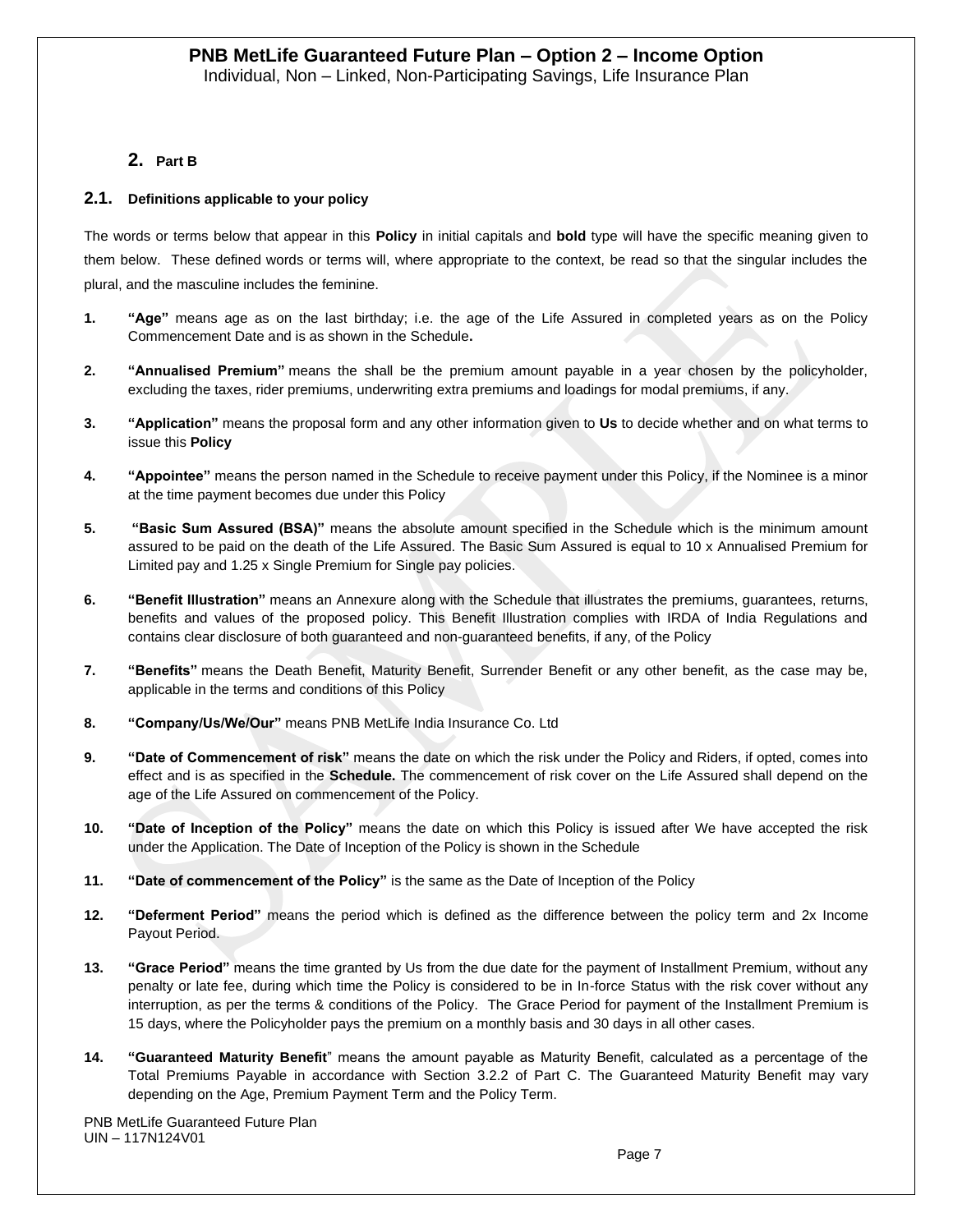Individual, Non – Linked, Non-Participating Savings, Life Insurance Plan

- **15. "Income Payout Period"** means the period over which the Guaranteed Income installments are paid. Income Payout Period is equal to the Premium Payment Term (PPT). Income Payout Period will commence after completion of the PPT and the Deferment Period chosen by the policyholder.
- **16. "In-force Status"** means a condition during the term of the Policy, wherein the Policyholder has paid all the due premiums under the Policy contract
- **17. "Installment Premium"** means the amount stipulated in the Schedule and paid at regular intervals (yearly/half yearly/quarterly or monthly mode as shall be applicable) by the Policyholder as consideration for acceptance of risk and benefits specified as such in the Policy Document
- **18. "IRDAI"** means the Insurance Regulatory and Development Authority of India
- **19. "Lapse"** means a condition wherein the Policy has not acquired Surrender Value and the due premiums have not been paid for at least the first two consecutive Policy Years in full, as required under the Policy, thereby rendering this Policy unenforceable. No benefits will be paid when the Policy is in Lapse status.
- **20. "Life Assured"** means the person, named as such in the Schedule, on whose life, the insurance cover is effected in the terms of this Policy
- **21. "Maturity Benefit"** means the benefit payable on maturity i.e. at the end of the Policy Term, as stated in the Schedule at the inception of the Policy
- **22. "Maturity Date / Policy Maturity Date"** means the date specified in the Policy Schedule on which the Maturity Benefit is paid to the Policyholder
- **23. "Nominee"** means the person or persons nominated under Section 39 of the Insurance Act, 1938, as amended from time to time, by the Policyholder, to receive the admissible benefits, in the event of death of the Life Assured
- **24. "Non-Participating"** means the Policy does not participate in the profits of the participating fund of the Company
- **25. "Reduced Paid-up/Paid-up status"** means a condition during the term of the Policy, wherein the premiums have been paid in full for at least the first 2 consecutive Policy Years, and the remaining due premiums have not been paid, rendering the Policy to continue at a reduced level of benefits, as specified under the Policy
- **26. "Policy"** means this PNB MetLife Guaranteed Future Plan Policy, which is the evidence of the contract between PNB MetLife India Insurance Co. Ltd and You.
- **27. "Policy Anniversary"** means the start date of every subsequent Policy Year
- **28. "Policy Document"** means this document, which is the evidence of the contract between PNB MetLife India Insurance Co. Ltd and the Policyholder
- **29. "Policy Term"** means the entire term of the policy as specified in the Schedule
- **30. "Policy Year"** means a period of 12 consecutive months starting from the Date of Inception of the Policy as stated in the Schedule and ending on the day immediately preceding the following anniversary date and each subsequent period of 12 consecutive months thereafter
- **31. "Policyholder/ Proposer/You"** means the person specified as such in the Policy Schedule or such other person, who may become the holder of this Policy in respect of the terms and conditions of this contract or by virtue of operation of law. In the event the Proposer is different from the Life Assured, then the Proposer shall be the Policyholder
- **32. "Premium Payment Term"** means the period or the term of the Policy contract during which the Policyholder is required to pay the premiums with respect to the Policy, to Us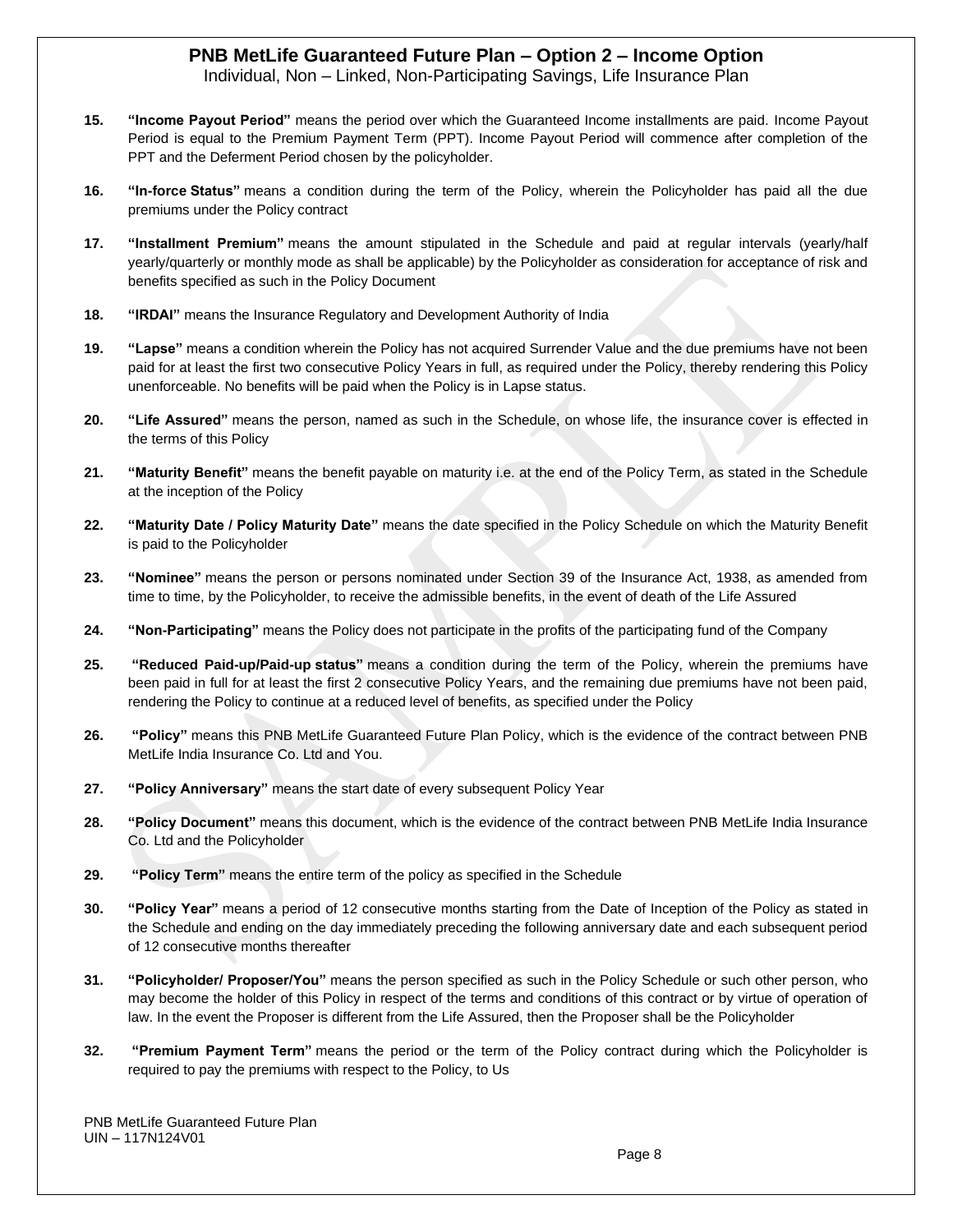Individual, Non – Linked, Non-Participating Savings, Life Insurance Plan

- **33. "Prevailing rate of interest"** means the applicable rate of interest as declared by the Company from time to time that shall be charged to the Policyholder on specified transactions related to the policy, as specified under the Plan, subject to approval of the IRDA of India
- **34. "Regulation"** means the laws and regulations as in effect from time to time and applicable to this Policy, including without limitation, the regulations and directions issued by the IRDA of India from time to time
- **35. "Revival "** means restoration of the Policy, which was discontinued due to the non-payment of Installment Premium, with all the benefits mentioned in the Policy Document, with or without Rider benefits if any, upon the receipt of all the Installment Premiums due and other charges/late fee if any, as per the terms and conditions of the Policy, upon being satisfied as to the continued insurability of the Life Assured/Policyholder on the basis of the information, documents and reports furnished by the Policyholder, in accordance with the Board approved underwriting guidelines.
- **36. "Revival Period"** means a period of 5 consecutive years from the date of first unpaid Premium, during which period the Policyholder is entitled to revive the Policy which was discontinued due to the non-payment of such Premium.
- **37. "Rider"** means the rider terms and conditions that are attached to and form a part of the Policy. The Schedule will specify if any Riders are available and in force under the Policy
- **38. "Schedule"** means the attached Schedule that provides your Policy Benefits, the terms of the contract and details provided by you, along with all its annexes, issued by us for this Policy. The Schedule also includes any amendments to the attached Schedule which may be issued from time to time
- **39.** "**Sum Assured on Death**" is the amount of benefit payable by Us on death of the Life Assured in accordance with the terms and conditions of this Policy.
- **40. "Surrender"** means the complete withdrawal/ termination of the contract in its entirety by the Policyholder
- **41. "Surrender Value"** means an amount, as specified under the Plan, that is payable upon complete withdrawal/termination of the entire Policy by the Policyholder
- **42. "Total Premiums Paid"** means the total Premiums received by Us excluding any extra premium, the premiums paid towards the Riders, if any, and applicable tax and cess.
- **43. "Total Premiums Payable"** means the total of all Premiums payable during Premium Payment Term, excluding any extra premium, frequency loadings on premium, if any, the premiums paid towards the Riders, if any, and applicable tax and cess.
- **44. "You/Your"** means the Policyholder named in the Schedule.

### **3. Part C**

#### **Policy Features, Benefits & Premium Payment Conditions**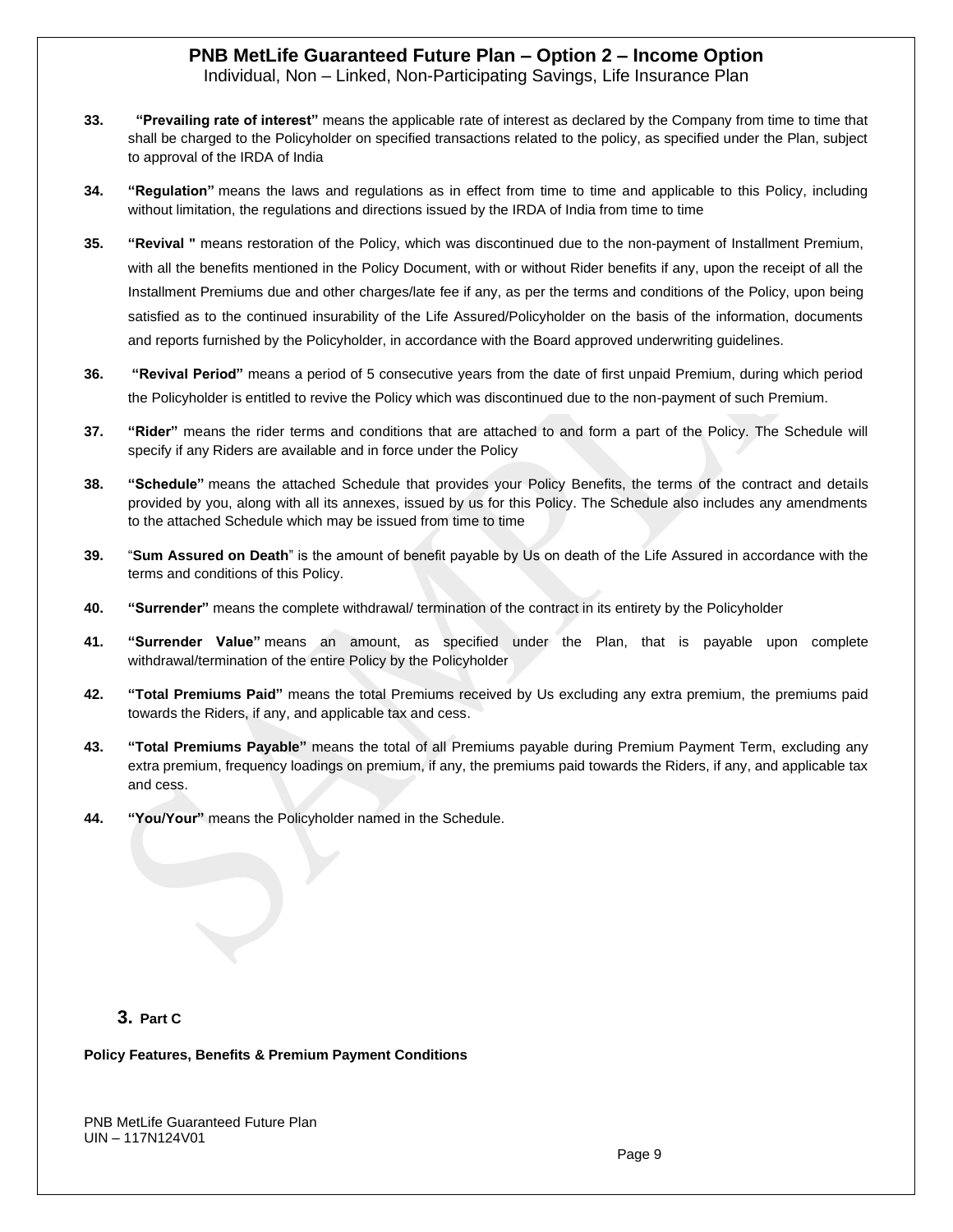Individual, Non – Linked, Non-Participating Savings, Life Insurance Plan

### **3.1. Policy Features**

PNB MetLife Guaranteed Future Plan is an Individual, Non-linked, Non-participating, Savings, Life Insurance plan that offers assured benefits on death, survival and maturity as listed below. The benefits will be payable subject to the terms and conditions of this Policy, including the Premium Payment Conditions mentioned in this document.

### **3.2. Policy Benefits**

#### **3.2.1. Survival Benefit**

On survival of the Life Assured until the end of the Premium Payment Term, provided that the Policy is in In-force Status and all due Installment Premiums have been received in full by Us, the following benefit will be payable on each Policy Anniversary following the completion of the Premium Payment Term and deferment period chosen at inception of the policy provided the Life Assured is alive on the due date of each such installment:

**3.2.1.1. The Guaranteed Income Payouts** will be payable throughout the Income Payout period after completion of the premium payment term and deferment period, if chosen. The Guaranteed Income payout is defined as sum of Annualized Premium and Guaranteed Additions. If Single pay is chosen, the Guaranteed Income Payouts will be equal to the Guaranteed Addition specified in the table below.

Guaranteed Additions will start accruing at beginning of every year during the Premium Payment Term and are expressed as a percentage of Annualized Premiums as below:

| <b>Guaranteed Additions as percentage of Annualized Premium</b> |                          |                |                          |                          |               |                           |       |                          |                          |                           |          |       |       |       |               |
|-----------------------------------------------------------------|--------------------------|----------------|--------------------------|--------------------------|---------------|---------------------------|-------|--------------------------|--------------------------|---------------------------|----------|-------|-------|-------|---------------|
| <b>Deferment Period 0</b>                                       |                          |                |                          |                          |               | <b>Deferment Period 1</b> |       |                          |                          | <b>Deferment Period 2</b> |          |       |       |       |               |
| Term/Age<br>(years)                                             | $0 - 35$                 | 36-40          | 41-45                    | 46-50                    | 51 &<br>above | 0.35                      | 36-40 | 41 45                    | 46-50                    | 51 &<br>above             | $0 - 35$ | 36-40 | 41-45 | 46-50 | 51 &<br>above |
| 5                                                               | $\overline{\phantom{a}}$ | $\overline{a}$ | $\overline{\phantom{a}}$ | $\overline{\phantom{a}}$ |               | $\overline{\phantom{0}}$  | ۰     | $\overline{\phantom{a}}$ | $\overline{\phantom{a}}$ | $\overline{\phantom{a}}$  | 24%      | 22%   | 19%   | 13%   | 6%            |
| 7                                                               | 29%                      | 26%            | 22%                      | 16%                      | 9%            | 40%                       | 37%   | 32%                      | 24%                      | 18%                       | 48%      | 45%   | 40%   | 31%   | 25%           |
| 8                                                               | 35%                      | 31%            | 27%                      | 20%                      | 12%           | 47%                       | 44%   | 38%                      | 29%                      | 22%                       | 56%      | 52%   | 47%   | 36%   | 29%           |
| 9                                                               | 48%                      | 45%            | 42%                      | 35%                      | 30%           | 57%                       | 54%   | 50%                      | 43%                      | 37%                       | 67%      | 64%   | 59%   | 51%   | 45%           |
| 10                                                              | 61%                      | 59%            | 56%                      | 50%                      | 45%           | 72%                       | 70%   | 66%                      | 58%                      | 54%                       | 82%      | 79%   | 75%   | 66%   | 61%           |
| 11                                                              | 73%                      | 71%            | 67%                      | 59%                      | 55%           | 83%                       | 80%   | 76%                      | 67%                      | 62%                       | 92%      | 89%   | 84%   | 75%   | 70%           |
| 12                                                              | 84%                      | 81%            | 76%                      | 68%                      | 62%           | 93%                       | 90%   | 84%                      | 76%                      | 70%                       | 104%     | 101%  | 94%   | 85%   | 77%           |
| 13                                                              | 94%                      | 91%            | 85%                      | 76%                      | 70%           | 105%                      | 102%  | 95%                      | 85%                      | 78%                       | 117%     | 113%  | 105%  | 94%   | 86%           |
| 14                                                              | 106%                     | 102%           | 95%                      | 85%                      | 78%           | 118%                      | 113%  | 105%                     | 94%                      | 86%                       | 131%     | 125%  | 116%  | 104%  | 94%           |
| 15                                                              | 119%                     | 114%           | 107%                     | 95%                      | 87%           | 132%                      | 126%  | 118%                     | 105%                     | 96%                       | 145%     | 138%  | 130%  | 115%  | 105%          |

#### **For Limited Pay:**

#### **For Single Pay:**

| Guaranteed Additions as a percentage of Single Premium |                           |           |           |        |             |  |  |  |
|--------------------------------------------------------|---------------------------|-----------|-----------|--------|-------------|--|--|--|
|                                                        | <b>Deferment Period 5</b> |           |           |        |             |  |  |  |
| Term/Age<br>(vears)                                    | $0 - 35$                  | $36 - 40$ | $41 - 45$ | 46-50  | 51<br>above |  |  |  |
| 15                                                     | 16.59%                    | 16.50%    | 16.36%    | 16.18% | 15.95%      |  |  |  |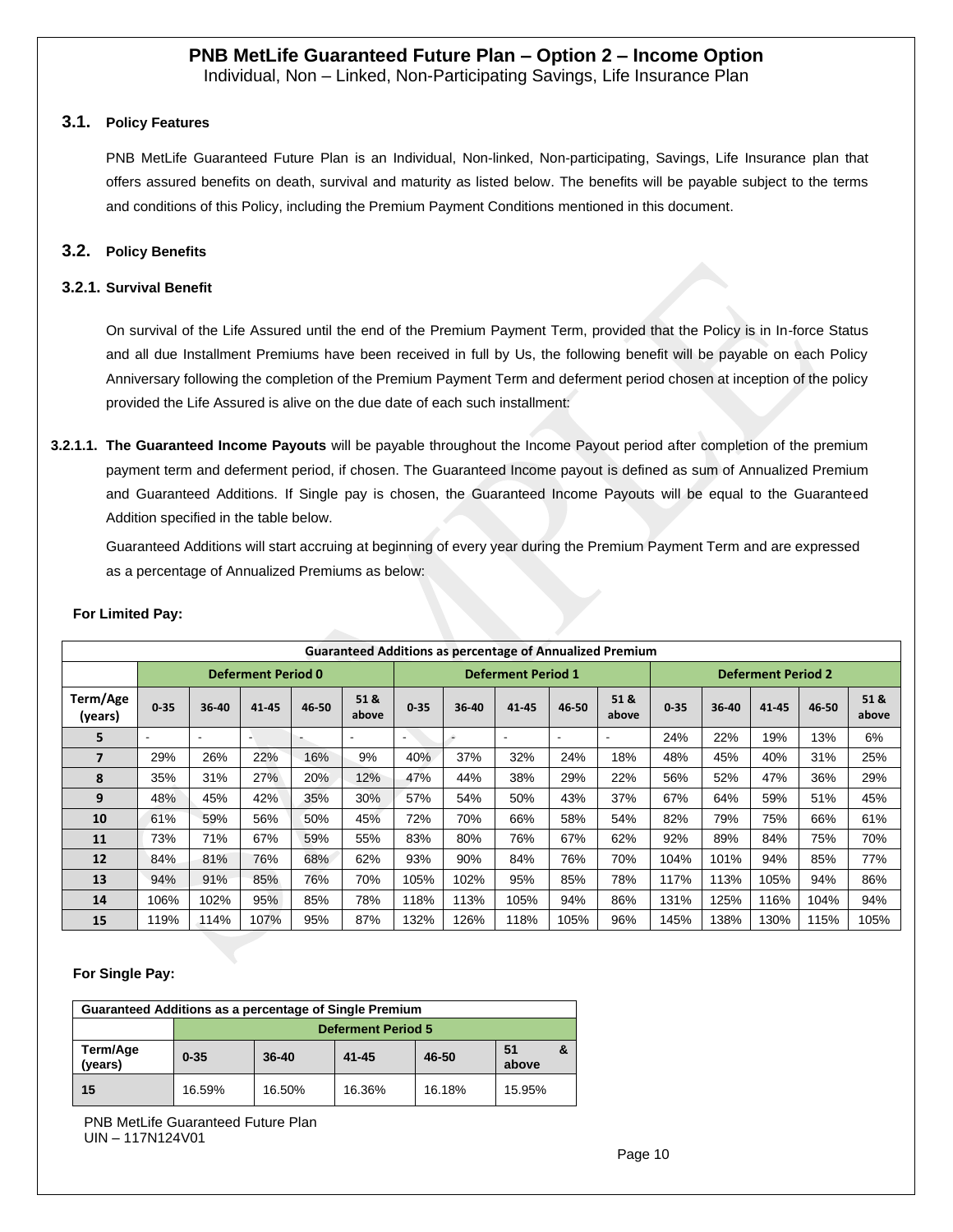Individual, Non – Linked, Non-Participating Savings, Life Insurance Plan

| 20 | 12.60% | 12.50% | 12.36% | 12.18% | 11.92%    |
|----|--------|--------|--------|--------|-----------|
| 30 | 9.51%  | 9.40%  | 9.25%  | 9.02%  | <b>NA</b> |

#### **3.2.1.2. Income pay-out factors:**

The Policyholder will have an option to choose to receive the income payouts as yearly, half yearly or monthly installments based on the option chosen at inception of the policy. The income payout mode once chosen cannot be changed during the policy tenure**.** The amount of Income Payout shall be as given below:

Annual Income refers to the Guaranteed Income Payouts paid in respect of annual frequency.

| <b>Income Payout Frequency</b> | <b>Income Payout Factor</b> |
|--------------------------------|-----------------------------|
| Annual                         | 100% of Annual Income       |
| Half-Yearly                    | 97% of Annual Income x 1/2  |
| Monthly                        | 95% of Annual Income x 1/12 |

#### **3.2.1.3. Income Payout Period:**

The Income payout period will be equal to the Premium Payment Term. The income payout will be start after completion of the chosen deferment period as mentioned in the table below:

| <b>PPT</b>     | <b>Deferment</b><br>period | Policy term | Income Payout period (Income<br>starts from end of specified year<br>till end of policy term) |
|----------------|----------------------------|-------------|-----------------------------------------------------------------------------------------------|
|                |                            | 15          | 6 <sup>th</sup>                                                                               |
| <b>SP</b>      | 5                          | 20          | 6 <sup>th</sup>                                                                               |
|                |                            | 25          | 6 <sup>th</sup>                                                                               |
| 5              | $\overline{2}$             | 12          | 8 <sup>th</sup>                                                                               |
|                | 0                          | 14          | 8 <sup>th</sup>                                                                               |
| $\overline{7}$ | $\overline{1}$             | 15          | gth                                                                                           |
|                | $\overline{c}$             | 16          | 10 <sup>th</sup>                                                                              |
|                | $\overline{0}$             | 16          | gth                                                                                           |
| 8              | 1                          | 17          | 10 <sup>th</sup>                                                                              |
|                | $\overline{c}$             | 18          | 11 <sup>th</sup>                                                                              |
|                | 0                          | 18          | 10 <sup>th</sup>                                                                              |
| 9              | $\overline{1}$             | 19          | $11^{th}$                                                                                     |
|                | 2                          | 20          | 12 <sup>th</sup>                                                                              |
|                | $\Omega$                   | 20          | 11 <sup>th</sup>                                                                              |
| 10             | 1                          | 21          | 12 <sup>th</sup>                                                                              |
|                | $\overline{2}$             | 22          | 13 <sup>th</sup>                                                                              |
|                | $\mathbf 0$                | 22          | 12 <sup>th</sup>                                                                              |
| 11             | 1                          | 23          | 13 <sup>th</sup>                                                                              |
|                | $\overline{2}$             | 24          | 14 <sup>th</sup>                                                                              |
|                | 0                          | 24          | 13 <sup>th</sup>                                                                              |
| 12             | 1                          | 25          | 14 <sup>th</sup>                                                                              |
|                | $\overline{2}$             | 26          | 15 <sup>th</sup>                                                                              |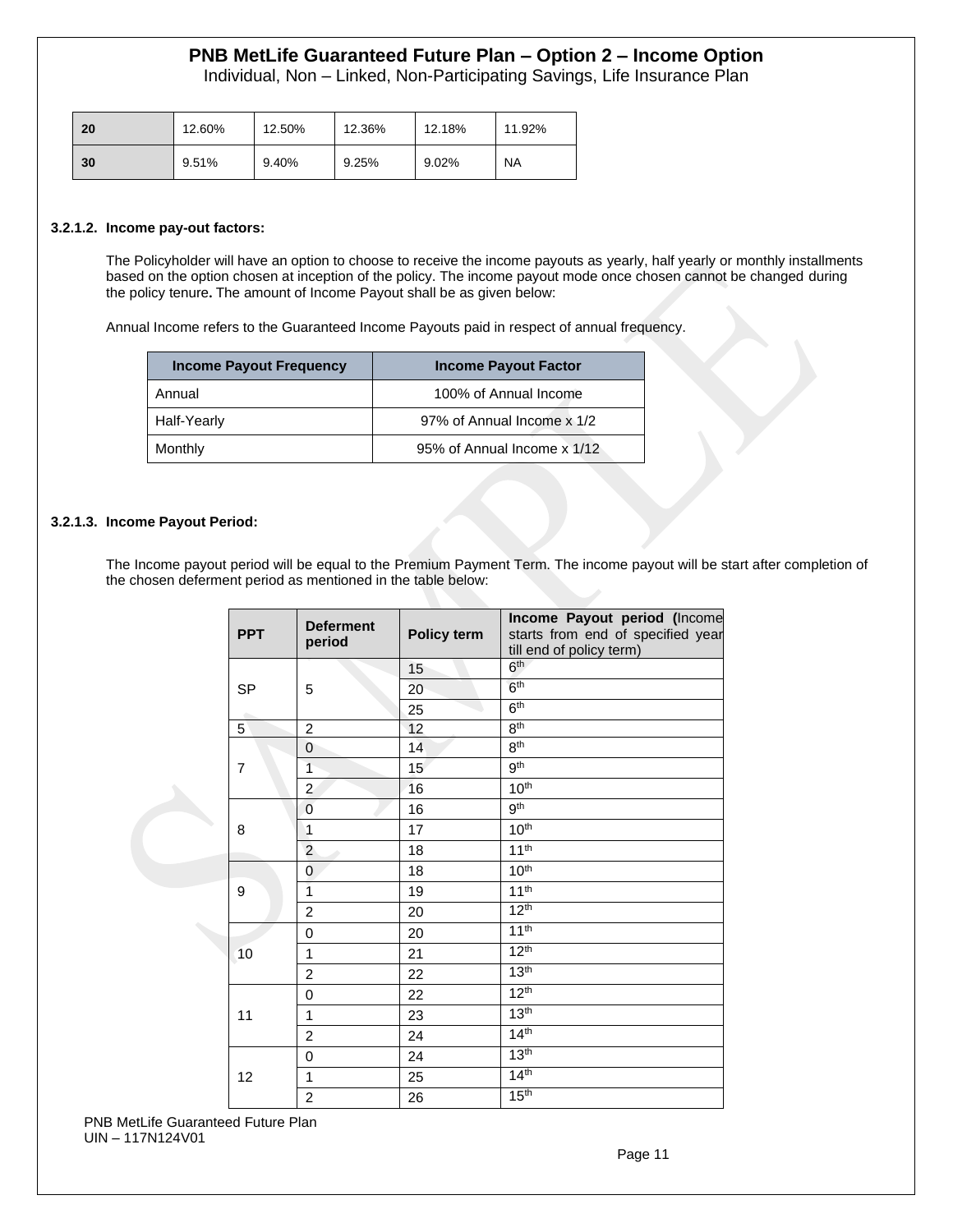Individual, Non – Linked, Non-Participating Savings, Life Insurance Plan

|    | 0 | 26 | 14 <sup>th</sup> |
|----|---|----|------------------|
| 13 |   | 27 | 15 <sup>th</sup> |
|    | 2 | 28 | 16 <sup>th</sup> |
|    | 0 | 28 | 15 <sup>th</sup> |
| 14 |   | 29 | 16 <sup>th</sup> |
|    | 2 | 30 | 17 <sup>th</sup> |
|    | 0 | 30 | 16 <sup>th</sup> |
| 15 |   | 31 | 17 <sup>th</sup> |
|    | 2 | 32 | 18 <sup>th</sup> |

#### **3.2.1.4. Flexibility to choose the date of benefit payout:**

The benefits, as per the option in-force under the policy, will by default be payable on the policy anniversary. Alternatively, the policyholder can choose to receive the benefits on any one date, succeeding the date of issuance, as per their choice.

The Guaranteed Income payout shall accumulate at a compound interest rate per annum equal to 10 Year G-Sec yield prevailing at the respective default date of payout less 200 basis points.

This option needs to be selected at policy inception and cannot be changed during the policy tenure.

#### **3.2.2. Maturity Benefit**

No maturity benefit is payable if Option 2 – Income Option is in-force under the policy.

#### **3.2.3. Death Benefit**

In the event of the unfortunate death of the Life Assured during the policy term provided that the policy is still In-force status on the date of death, the nominee shall receive Death Benefit and the Policy shall terminate.

Sum Assured on Death shall be defined as higher of:

- Basic sum assured (BSA), which is the absolute amount assured to be paid on death.
- Annualized Premium or Single premium multiplied by the Death Benefit Multiple
- 105% of total premiums paid up to the date of death

Death Benefit payable on death shall not be less than {Total Premiums Paid plus accrued Guaranteed Additions less Guaranteed Income Payouts made during the Income Payout Period (if any) till date of death}

| <b>Limited Pay</b> |                                                   |     |                                  | <b>Single Pay</b> |                                  |     |                              |
|--------------------|---------------------------------------------------|-----|----------------------------------|-------------------|----------------------------------|-----|------------------------------|
| Age                | <b>Death</b><br><b>Benefit</b><br><b>Multiple</b> | Age | Death Benefit<br><b>Multiple</b> | Age               | Death Benefit<br><b>Multiple</b> | Age | Death Ber<br><b>Multiple</b> |
| $\mathbf 0$        | 13.00                                             | 31  | 11.45                            | 0                 | 1.62                             | 31  | 1.43                         |
|                    | 12.95                                             | 32  | 11.40                            |                   | 1.62                             | 32  | 1.42                         |
| $\mathbf{2}$       | 12.90                                             | 33  | 11.35                            | $\mathbf{2}$      | 1.61                             | 33  | 1.42                         |
| 3                  | 12.85                                             | 34  | 11.30                            | 3                 | 1.60                             | 34  | 1.41                         |
| 4                  | 12.80                                             | 35  | 11.25                            | 4                 | 1.60                             | 35  | 1.41                         |
| 5                  | 12.75                                             | 36  | 11.20                            | 5                 | 1.59                             | 36  | 1.40                         |

The Death benefit multiples will vary basis age at entry as mentioned in the table below:

|                                            | <b>Single Pay</b> |                                  |     |                                  |  |  |  |  |  |  |  |
|--------------------------------------------|-------------------|----------------------------------|-----|----------------------------------|--|--|--|--|--|--|--|
| Death<br><b>Benefit</b><br><b>Multiple</b> | Age               | Death Benefit<br><b>Multiple</b> | Age | Death Benefit<br><b>Multiple</b> |  |  |  |  |  |  |  |
| 11.45                                      | 0                 | 1.62                             | 31  | 1.43                             |  |  |  |  |  |  |  |
| 11.40                                      |                   | 1.62                             | 32  | 1.42                             |  |  |  |  |  |  |  |
| 11.35                                      | $\mathbf{2}$      | 1.61                             | 33  | 1.42                             |  |  |  |  |  |  |  |
| 11.30                                      | 3                 | 1.60                             | 34  | 1.41                             |  |  |  |  |  |  |  |
| 11.25                                      | 4                 | 1.60                             | 35  | 1.41                             |  |  |  |  |  |  |  |
| 11.20                                      | 5                 | 1.59                             | 36  | 1.40                             |  |  |  |  |  |  |  |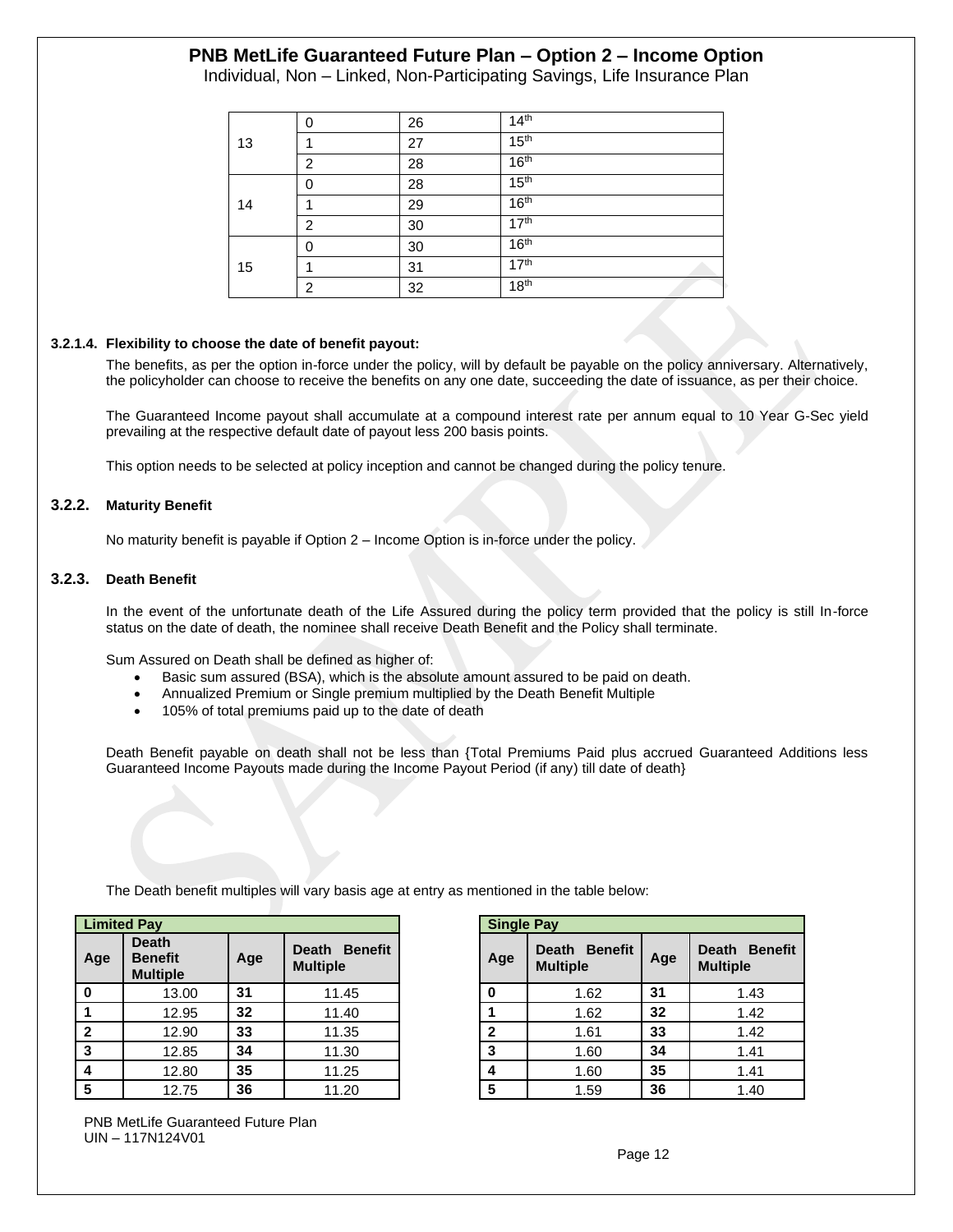Individual, Non – Linked, Non-Participating Savings, Life Insurance Plan

| 6                | 12.70 | 37 | 11.15 | 6              | 1.59 | 37 | 1.39 |
|------------------|-------|----|-------|----------------|------|----|------|
| $\overline{7}$   | 12.65 | 38 | 11.10 | $\overline{7}$ | 1.58 | 38 | 1.39 |
| 8                | 12.60 | 39 | 11.05 | 8              | 1.57 | 39 | 1.38 |
| $\boldsymbol{9}$ | 12.55 | 40 | 11.00 | 9              | 1.57 | 40 | 1.37 |
| 10               | 12.50 | 41 | 10.95 | 10             | 1.56 | 41 | 1.37 |
| 11               | 12.45 | 42 | 10.90 | 11             | 1.55 | 42 | 1.36 |
| 12               | 12.40 | 43 | 10.85 | $12 \,$        | 1.55 | 43 | 1.36 |
| 13               | 12.35 | 44 | 10.80 | 13             | 1.54 | 44 | 1.35 |
| 14               | 12.30 | 45 | 10.75 | 14             | 1.54 | 45 | 1.34 |
| 15               | 12.25 | 46 | 10.70 | 15             | 1.53 | 46 | 1.34 |
| 16               | 12.20 | 47 | 10.65 | 16             | 1.52 | 47 | 1.33 |
| 17               | 12.15 | 48 | 10.60 | 17             | 1.52 | 48 | 1.32 |
| 18               | 12.10 | 49 | 10.55 | 18             | 1.51 | 49 | 1.32 |
| 19               | 12.05 | 50 | 10.50 | 19             | 1.50 | 50 | 1.31 |
| 20               | 12.00 | 51 | 10.45 | 20             | 1.50 | 51 | 1.31 |
| 21               | 11.95 | 52 | 10.40 | 21             | 1.49 | 52 | 1.30 |
| 22               | 11.90 | 53 | 10.35 | 22             | 1.49 | 53 | 1.29 |
| 23               | 11.85 | 54 | 10.30 | 23             | 1.48 | 54 | 1.29 |
| 24               | 11.80 | 55 | 10.25 | 24             | 1.47 | 55 | 1.28 |
| 25               | 11.75 | 56 | 10.20 | 25             | 1.47 | 56 | 1.27 |
| 26               | 11.70 | 57 | 10.15 | 26             | 1.46 | 57 | 1.27 |
| 27               | 11.65 | 58 | 10.10 | 27             | 1.46 | 58 | 1.26 |
| 28               | 11.60 | 59 | 10.05 | 28             | 1.45 | 59 | 1.26 |
| 29               | 11.55 | 60 | 10.00 | 29             | 1.44 | 60 | 1.25 |
| 30               | 11.50 |    |       | 30             | 1.44 |    |      |

| 6  |      | 37 |           |
|----|------|----|-----------|
|    | 1.59 |    | 1.39      |
| 7  | 1.58 | 38 | 1.39      |
| 8  | 1.57 | 39 | 1.38      |
| 9  | 1.57 | 40 | 1.37      |
| 10 | 1.56 | 41 | 1.37      |
| 11 | 1.55 | 42 | 1.36      |
| 12 | 1.55 | 43 | 1.36      |
| 13 | 1.54 | 44 | 1.35      |
| 14 | 1.54 | 45 | 1.34      |
| 15 | 1.53 | 46 | 1.34      |
| 16 | 1.52 | 47 | 1.33      |
| 17 | 1.52 | 48 | 1.32      |
| 18 | 1.51 | 49 | 1.32      |
| 19 | 1.50 | 50 | 1.31      |
| 20 | 1.50 | 51 | 1.31      |
| 21 | 1.49 | 52 | 1.30      |
| 22 | 1.49 | 53 | 1.29<br>۴ |
| 23 | 1.48 | 54 | 1.29      |
| 24 | 1.47 | 55 | 1.28      |
| 25 | 1.47 | 56 | 1.27      |
| 26 | 1.46 | 57 | 1.27      |
| 27 | 1.46 | 58 | 1.26      |
| 28 | 1.45 | 59 | 1.26      |
| 29 | 1.44 | 60 | 1.25      |
| 30 | 1.44 |    |           |

If at the time of death of Life Assured is a minor, death benefit shall be paid to the Policyholder.

#### **3.3. Other features and benefits**

#### **3.3.1. Rider Benefits**

You may opt for any of the following Riders on commencement of the Policy or on any Policy Anniversary during the premium payment Term. Each Rider shall be subject to the terms and conditions of that Rider:

- a. **PNB MetLife Accidental Death Benefit Rider Plus (UIN: 117B020V03)** This Rider provides additional protection over and above the death benefit under this Policy in the event of the death of the Life Assured in an Accident**.**
- b. **PNB MetLife Serious Illness Rider (UIN: 117B021V03)** This Rider provides additional protection over and above the Death Benefit under this Policy in the event of the Life Assured being diagnosed with any of the critical illnesses listed in the Rider.
- I. In case of the unfortunate death of the Life Assured during the Policy Term and provided the Policy is in Inforce Status on the date of death, the Sum Assured on Death plus accrued Guaranteed Additions, if any, as on date of death will be paid.
- II. Rider Sum Assured shall be subject to Sum Assured of Base Policy.
- III. Total premium for all the riders put together shall be subject to maximum of 30% of the premium of the Base Policy.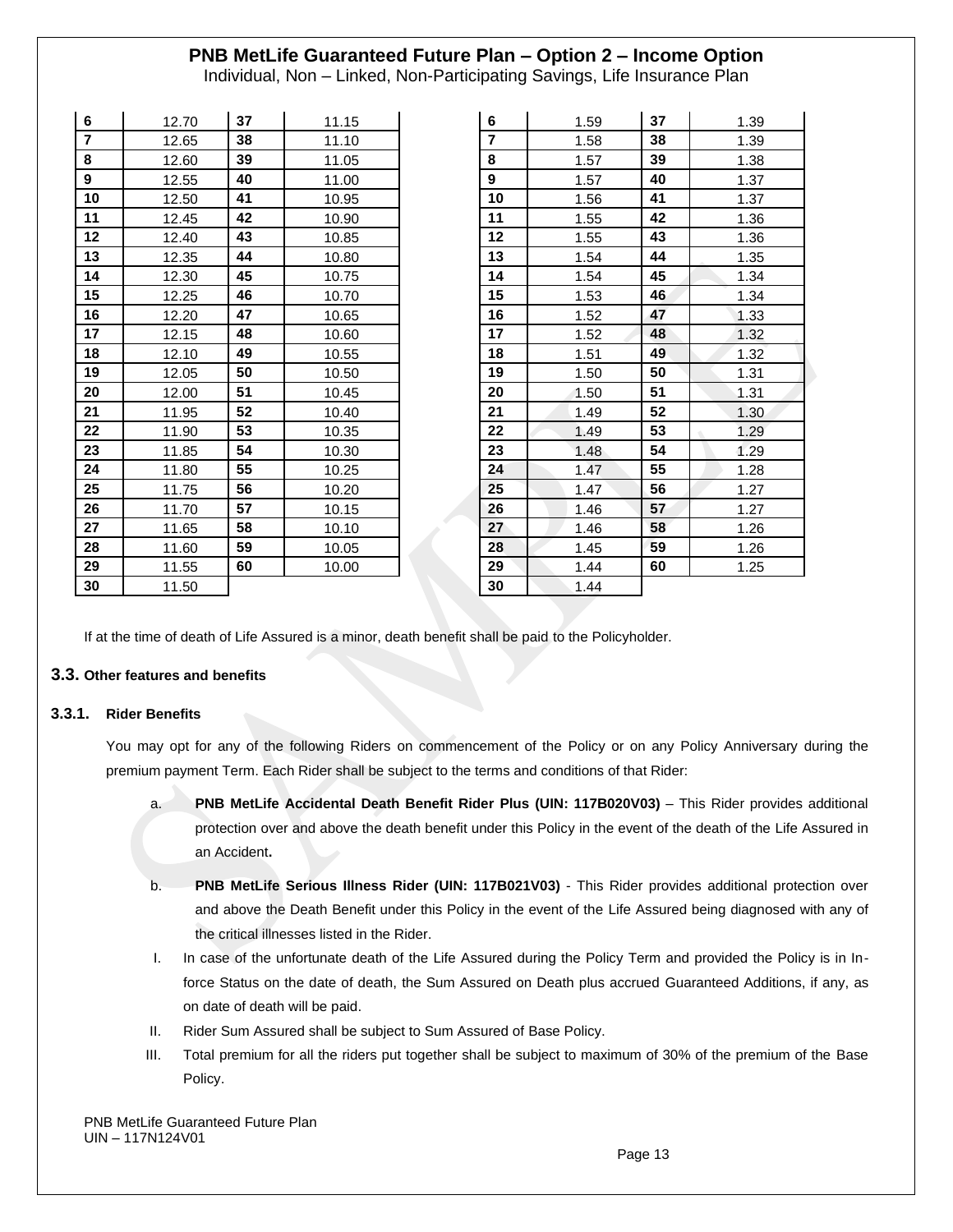Individual, Non – Linked, Non-Participating Savings, Life Insurance Plan

- IV. The Rider Premium Payment Term cannot be more than the Premium Payment Term of the Base Policy if taken at the outset, or will be less than or equal to the outstanding Premium Payment Term of the Base Policy, if taken subsequently.
- V. When the Base Policy is paid-up, lapsed, surrendered or forfeited, the rider attached to the Base Policy will also terminate immediately. For more details on the rider benefits, features, terms and conditions, please refer to the rider terms and conditions carefully or contact your insurance advisor.
- VI. Rider shall not be offered for policies sourced through POSP channel.

#### **3.4. Premium Payment Conditions**

#### **3.4.1. Payment of Premium**

- (a) Premiums are payable for the entire Premium Payment Term
- (b) You must pay the Installment Premiums on or before the due date specified in the Schedule
- (c) The available premium payment modes under the policy are annual, half yearly and monthly
- (d) All taxes, cesses, surcharge and other levies, whether existing now or introduced in the future, will be levied, as and when applicable, on the Installment Premiums to be paid by you
- (e) Collection of advance premium shall be allowed in this Policy provided due premiums are collected in the same financial year. However, where the premium due in one financial year is being collected in advance in earlier financial year, we will accept the same for a maximum period of 3 months in advance of the due date of that Installment Premium.

#### **3.4.2. Alteration of the Premium payment mode**

You may change the premium payment mode provided that You give Us a written request. The change in frequency will be applied only from the Policy Anniversary following the date of Your request.

### **3.4.3. Grace Period**

Installment Premium that is not received in full by us by its due date may be paid in full during the Grace Period. Upon the Life Assured's death during the Grace Period, the Death Benefit shall be payable in full in accordance with clause 3.2.3

#### **3.4.4. Rider Premium**

Riders will be available, on payment of additional premium over and above the base premium provided conditions on riders (entry age, Policy Term, Premium Payment Term, Sum Assured) are satisfied. Rider premium should be paid on the due date or within the grace period. The mode of rider premium payment shall be same as the mode of premium payment under the Base Plan. The rider premium payment term will be either equal to or lower than the premium payment term of the Base Plan.

#### **3.4.5. Premium mode loading / Modal Factors**

You may opt to pay premiums by Yearly, Half Yearly, or Monthly mode subject to the minimum annualised premium under each mode. Factors on premium will be applicable as per the table below:

PNB MetLife Guaranteed Future Plan UIN – 117N124V01 For other than Single Premium payment mode,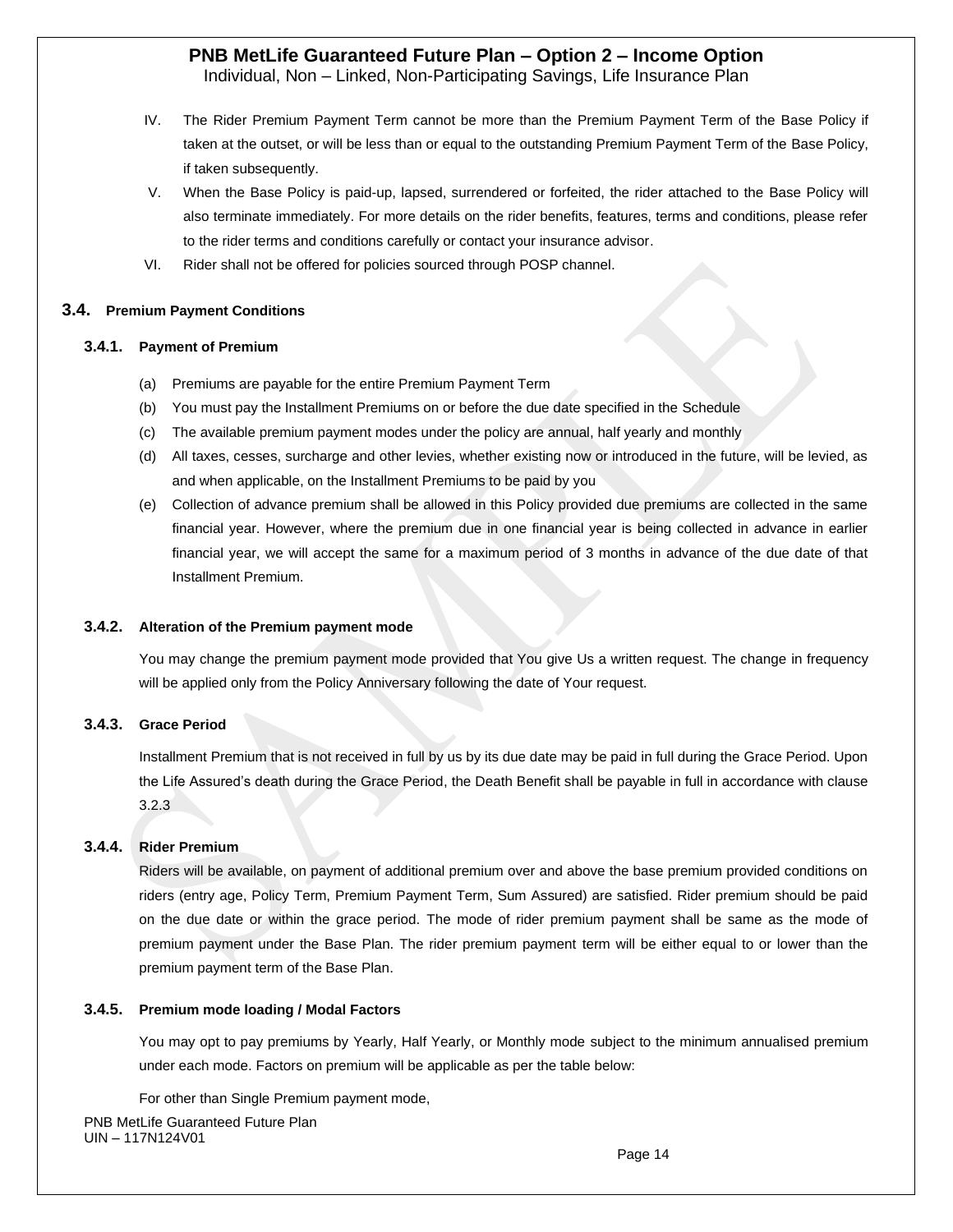Individual, Non – Linked, Non-Participating Savings, Life Insurance Plan

- a. The Guaranteed Addition and Booster Addition rates are expressed in terms of Annualized Premium.
- b. The Wealth Additions are expressed in terms of Total Premiums Payable (with respect to Annual mode of premium payment).

Therefore, for other than Single premium and non-annual mode of premium payment,

- a. Modal factors shall be used to derive the Annualized premium
- b. Conversion factors shall be used to derive Total Premiums Payable (based on Annualized Premiums)

| <b>Premium Paying Mode</b> | <b>Modal Factors</b> | <b>Conversion Factors</b> |  |  |  |  |  |
|----------------------------|----------------------|---------------------------|--|--|--|--|--|
| Annual                     |                      |                           |  |  |  |  |  |
| <b>Half Yearly</b>         | 0.5131               | 1.0262                    |  |  |  |  |  |
| Monthly                    | 0.0886               | 1.0632                    |  |  |  |  |  |

#### **3.4.6. High Premium Reward**

You will be eligible for a higher benefit payout in case of payment of a higher premium amount as mentioned below. High Premium Reward shall be added to the Addition.

#### **For Limited pay:**

| <b>Premium Bands</b>                                         | 0-29,999 | 30,000-49,999 | 50,000-74,999 | 75,000 & above |  |  |
|--------------------------------------------------------------|----------|---------------|---------------|----------------|--|--|
| High Premium Reward (as<br>Annualized<br>%<br>οf<br>Premium) | 0%       | 4%            | 8.5%          | 12%            |  |  |

#### **For Single Pay**:

High Premium Reward of 1% shall be added to Guaranteed Addition as High Premium Reward for Single Premium payment of more than Rs.10 Lakhs.

High Premium Reward shall be added to Guaranteed Addition. For example, in case of 10/20 and 1 Lakh premium, additional 12% shall be added to each GAs i.e. 20%+12%=32% shall accrue as Guaranteed Additions over the PPT.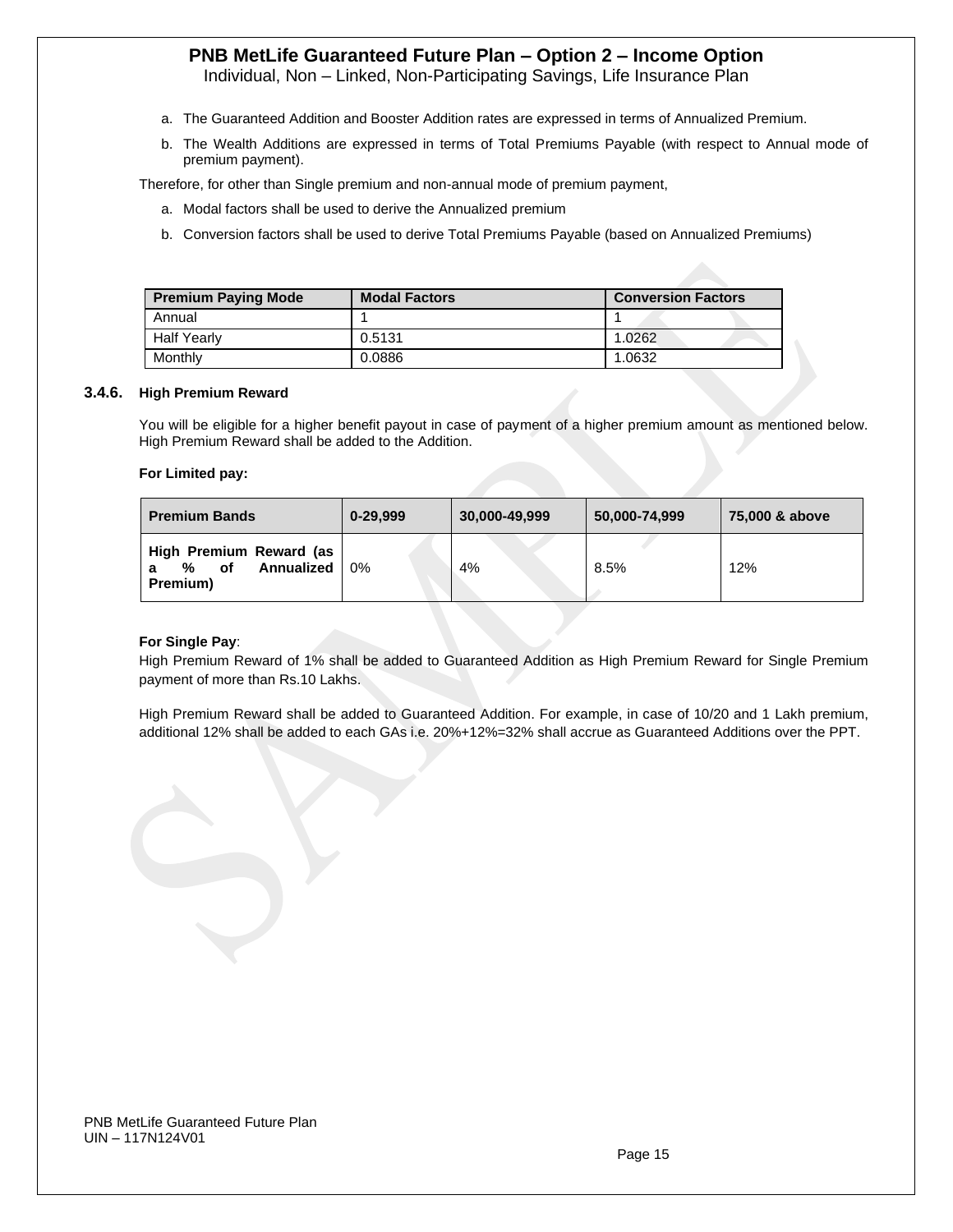### **4. Part D**

#### **Policy Servicing Conditions**

You are requested to refer to the Policy Servicing Conditions described below before making a request for Policy servicing to Us.

### **4.1. Free Look Period**

Please go through the terms and conditions of your Policy very carefully. If you have any objections to the terms and conditions of your Policy, you may cancel the Policy by giving a signed written notice to us within 15 days (30 days in case the Policy is sold to You through Distance Marketing) from the date of receiving your Policy, stating the reasons for your objection and you will be entitled to a refund of the premium paid, subject to a deduction of proportionate risk premium for the period of cover, stamp duty and/or the expenses incurred on medical examination (if any).

### **4.2. Policy loan**

After a Surrender Value has been acquired under the Policy and if the Policy is in In-force status, then We may permit You to take a loan under the Policy provided that:

- (a) The proposed loan amount does not exceed 90% of the Special Surrender Value at the end of the current Policy Year less any unpaid Premiums for that Policy Year and loan interest (if any) accrued to the end of that Policy Year;
- (b) The Policy is assigned to Us absolutely and without any conditions to the extent of the outstanding loan amount. It is understood and agreed that, subject to the provisions of Section 38 and 39 of the Insurance Act 1938, as amended from time to time, this assignment will cancel all nominations and other assignments in force at the time, to the extent of the outstanding loan and interest.
- **4.2.1** If a loan is granted to You, then it is agreed and understood that:
	- (a) You shall re-pay the loan in the manner and in the amounts specified by Us at the time of disbursement of the loan;
	- (b) The rate of interest to be charged on outstanding loan is taken as the 10 Year G-Sec rate as on 1st of April plus 250 basis points, rounded up to the nearest 50 basis points. However, under special circumstances where the prevailing 10 Year G-Sec rate is changing in excess of 200 basis points from the 10 Year G-Sec rate used for determining the existing interest rate; the company shall review the rate of interest based on the prevailing 10 Year G-Sec rate. Currently, the Company charges a rate of interest of 10% p.a. on outstanding policy loan. The Company shall review the formula for determining rate of interest to be charged on outstanding loan reserves the right to change this interest rate, subject to prior approval from IRDAI.
	- (c) Interest on the loan is due at the end of each Policy Year. If the interest amount is not received in full within 30 days of it becoming due, the interest amount will be added to the loan principal amount. The revised loan principal amount (as on the due date of the interest amount) will bear interest at the same rate as the original loan principal;
	- (d) You may take any additional loan under the Policy in accordance with this provision provided that the proposed loan amount and the existing loan principal cumulatively do not exceed 90% of the Special Surrender Value at the end of the current Policy Year less any unpaid Premiums for that Policy Year and loan interest (if any) accrued to the end of that Policy Year;
	- (e) If the Life Assured dies before all outstanding loan amounts have been received by Us, then We will deduct an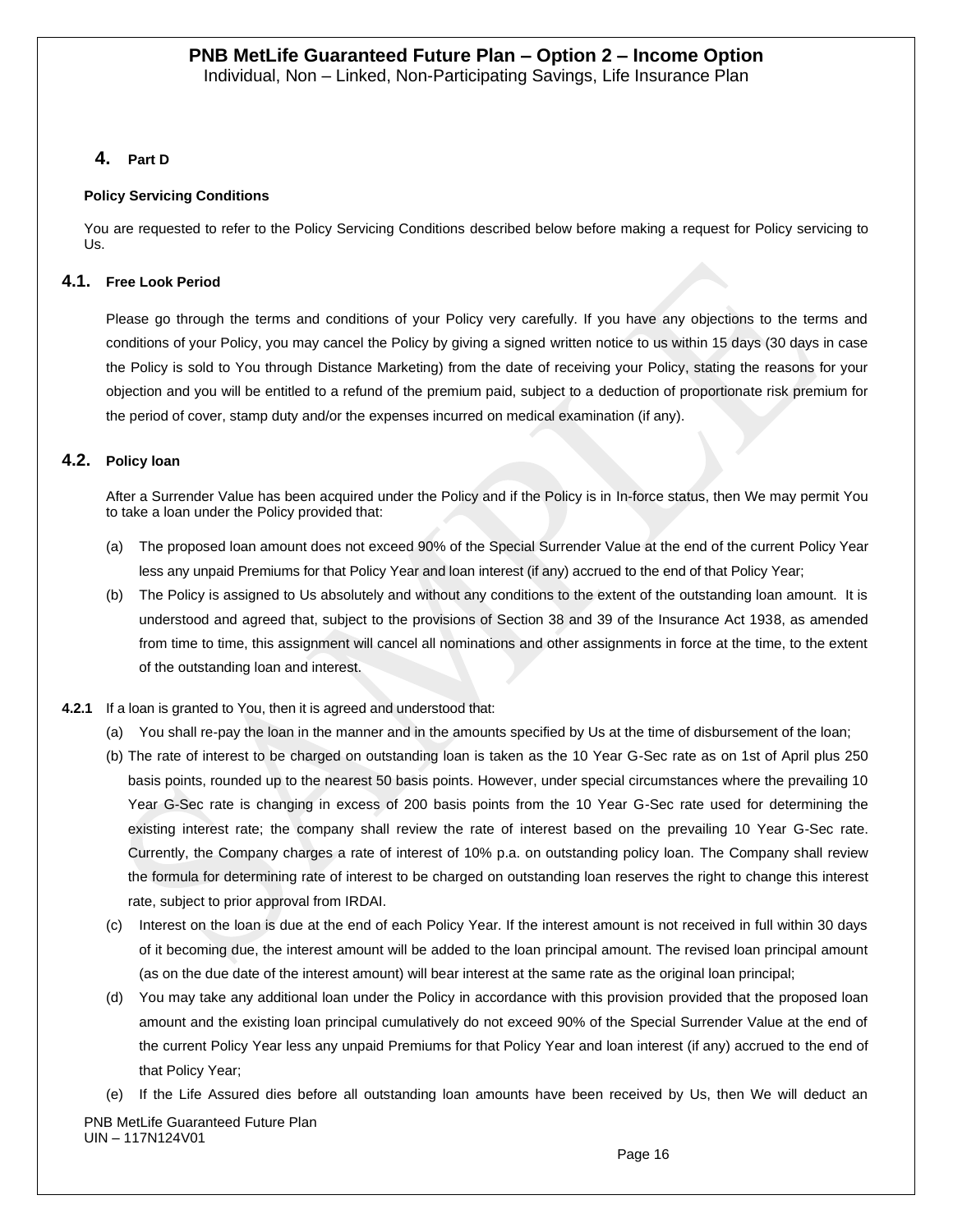Individual, Non – Linked, Non-Participating Savings, Life Insurance Plan

amount equal to the outstanding loan amount plus the interest due thereon from the Death Benefit payable under the Policy.

(f) If the outstanding loan amounts have not been received by Us by the Maturity Date, We will deduct an amount equal to the outstanding loan amount plus the interest due thereon from the Maturity Benefit payable under the Policy.

#### **4.3. Premium Discontinuance**

If you discontinue paying premium, your policy will be Lapsed or Paid-Up

#### **4.3.1 Lapse**

(a) If all due Installment Premiums for at least the first two consecutive Policy Years are not paid in full, the Policy lapses at the end of the Grace Period and the risk cover, and Rider benefits, if any, will cease immediately.

The lapsed Policy can be reinstated within the Revival Period. No benefits will be payable under the Policy if the Policy is not reinstated in accordance with the provisions stated in Part D.

#### **4.3.2 Reduced Paid-Up Value**

If a policy has acquired a non-zero surrender value and future due instalment premiums are not paid, the policyholder shall have the option to either surrender the policy or continue it as a paid up policy with reduced benefits.

If the policyholder does not surrender the policy and policy continues with reduced benefits following shall be payable:

| <b>Benefits</b>         | Payout                                                                                                                                                                                                        |
|-------------------------|---------------------------------------------------------------------------------------------------------------------------------------------------------------------------------------------------------------|
|                         | On death of Life assured, Paid-Up Sum Assured on death is payable as lump sum, where Paid-Up Sum<br>Assured on death is defined as higher of:                                                                 |
| Death Benefit           | Annualized Premium X Death Benefit Multiple X (t / n)<br>Paid-Up Basic sum assured, which is the absolute amount assured to be paid on death<br>105% of total premiums paid up to the date of death<br>Where; |
|                         | Paid-up Basic Sum Assured is defined as Basic Sum Assured X (t / n); and                                                                                                                                      |
|                         | "t" refers the Number of Installment Premiums paid and "n" refers the Number of Installment<br>Premiums payable during the PPT.                                                                               |
|                         | Paid-up Sum Assured on Death shall not be less than Total Premiums Paid plus Accrued Guaranteed<br>Additions. The policy cover terminates with the payment of Paid-up Sum Assured on Death.                   |
| <b>Survival Benefit</b> | No survival benefit is payable if the policy is in Paid-Up status with reduced benefits.                                                                                                                      |
|                         | On Survival of Life Insured till Maturity Date, Reduced Paid-up Sum Assured on Maturity is payable as<br>lump sum at Maturity Date. Reduced Paid-up Sum Assured on Maturity is defined as:                    |
|                         | Accumulated Value of each Reduced Paid-up Guaranteed Income Payouts (if applicable) at compound<br>interest of 5% p.a. from their respective date of income payment till maturity date is payable as lumpsum; |
| <b>Maturity Benefit</b> | Where,                                                                                                                                                                                                        |
|                         | Reduced Paid-up Guaranteed Income Payout is defined as:                                                                                                                                                       |
|                         | (Total Premiums paid + Accrued Guaranteed Additions) / Number of Instalment Premiums payable                                                                                                                  |
|                         | The policy cover terminates with the payment of maturity benefit at maturity date.                                                                                                                            |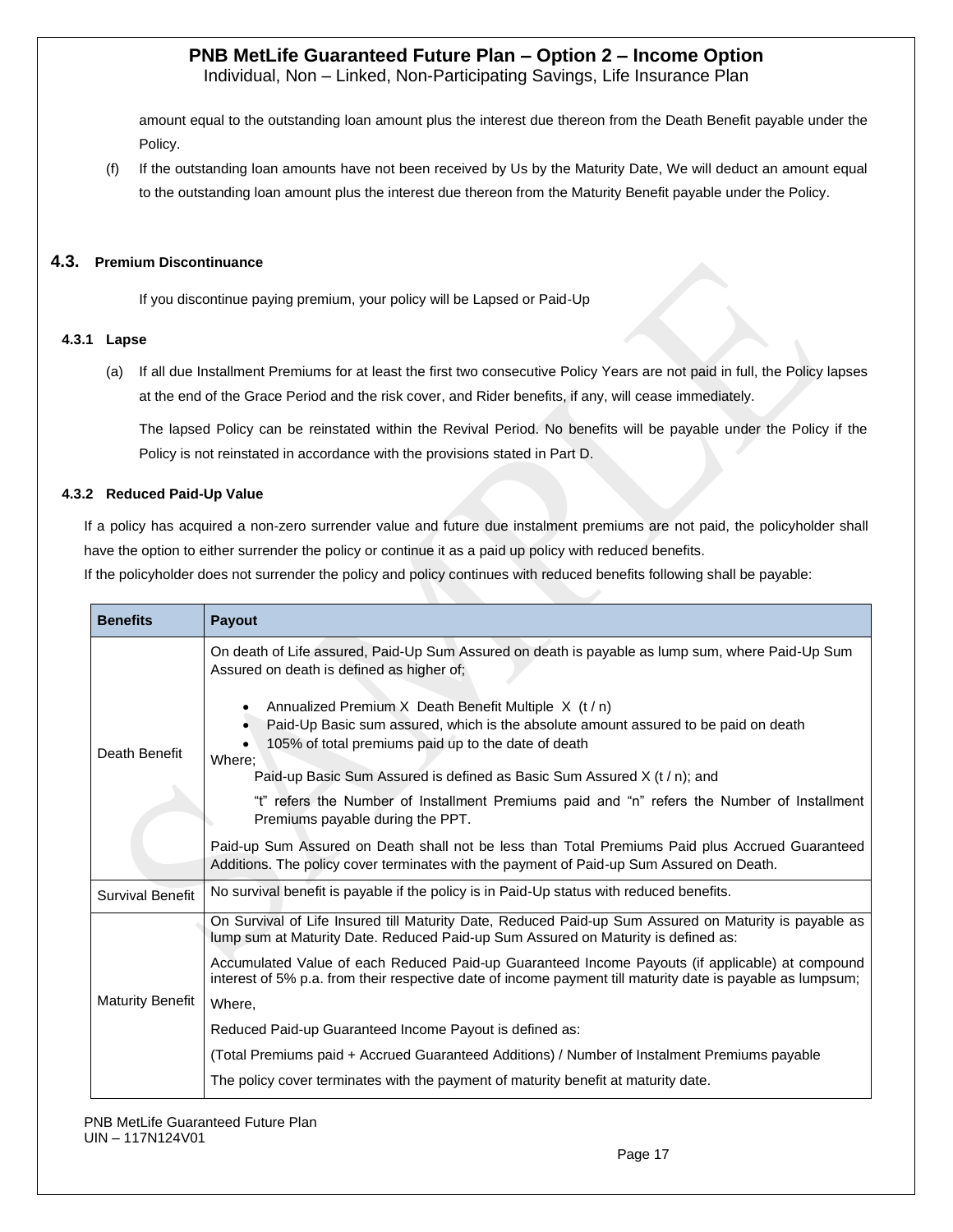#### **4.4. Surrender**

If all due premiums have been paid for at least two consecutive years, the policy shall acquire a Guaranteed Surrender Value.

The policy will be terminated after payment of Surrender value. The Surrender value payable shall be higher of Guaranteed Surrender Value and Special Surrender Value as given below:

#### **Guaranteed Surrender Value:**

GSV = {GSV Factor multiplied by Total instalment premiums paid less survival benefits already paid , if applicable, till the date of Surrender}; subject to a minimum of zero.

The GSV Factors are as mentioned below:

#### **For Limited pay policies:**

| Policy Term-             | 12    | 13    | 14    | 15    | 16    | 17    | 18    | 19    | 20    | 21    | 22    | 23    | 24    | 25    | 26    | 27    | 28    | 29    | 30    | 31    | 32 <sub>2</sub> |
|--------------------------|-------|-------|-------|-------|-------|-------|-------|-------|-------|-------|-------|-------|-------|-------|-------|-------|-------|-------|-------|-------|-----------------|
| Policy Year of Surrender |       |       |       |       |       |       |       |       |       |       |       |       |       |       |       |       |       |       |       |       |                 |
|                          | 0.0%  | 0.0%  | 0.0%  | 0.0%  | 0.0%  | 0.0%  | 0.0%  | 0.0%  | 0.0%  | 0.0%  | 0.0%  | 0.0%  | 0.0%  | 0.0%  | 0.0%  | 0.0%  | 0.0%  | 0.0%  | 0.0%  | 0.0%  | 0.0%            |
| $\overline{2}$           | 30.0% | 30.0% | 30.0% | 30.0% | 30.0% | 30.0% | 30.0% | 30.0% | 30.0% | 30.0% | 30.0% | 30.0% | 30.0% | 30.0% | 30.0% | 30.0% | 30.0% | 30.0% | 30.0% | 30.0% | 30.0%           |
| $\overline{3}$           | 35.0% | 35.0% | 35.0% | 35.0% | 35.0% | 35.0% | 35.0% | 35.0% | 35.0% | 35.0% | 35.0% | 35.0% | 35.0% | 35.0% | 35.0% | 35.0% | 35.0% | 35.0% | 35.0% | 35.0% | 35.0%           |
|                          | 50.0% | 50.0% | 50.0% | 50.0% | 50.0% | 50.0% | 50.0% | 50.0% | 50.0% | 50.0% | 50.0% | 50.0% | 50.0% | 50.0% | 50.0% | 50.0% | 50.0% | 50.0% | 50.0% | 50.0% | 50.0%           |
| 5                        | 50.0% | 50.0% | 50.0% | 50.0% | 50.0% | 50.0% | 50.0% | 50.0% | 50.0% | 50.0% | 50.0% | 50.0% | 50.0% | 50.0% | 50.0% | 50.0% | 50.0% | 50.0% | 50.0% | 50.0% | 50.0%           |
| 6                        | 50.0% | 50.0% | 50.0% | 50.0% | 50.0% | 50.0% | 50.0% | 50.0% | 50.0% | 50.0% | 50.0% | 50.0% | 50.0% | 50.0% | 50.0% | 50.0% | 50.0% | 50.0% | 50.0% | 50.0% | 50.0%           |
|                          | 50.0% | 50.0% | 50.0% | 50.0% | 50.0% | 50.0% | 50.0% | 50.0% | 50.0% | 50.0% | 50.0% | 50.0% | 50.0% | 50.0% | 50.0% | 50.0% | 50.0% | 50.0% | 50.0% | 50.0% | 50.0%           |
| 8                        | 60.0% | 58.0% | 56.7% | 55.7% | 55.0% | 54.4% | 54.0% | 53.6% | 53.3% | 53.1% | 52.9% | 52.7% | 52.5% | 52.4% | 52.2% | 52.1% | 52.0% | 51.9% | 51.8% | 51.7% | 51.7%           |
| $\mathbf{9}$             | 70.0% | 66.0% | 63.3% | 61.4% | 60.0% | 58.9% | 58.0% | 57.3% | 56.7% | 56.2% | 55.7% | 55.3% | 55.0% | 54.7% | 54.4% | 54.2% | 54.0% | 53.8% | 53.6% | 53.5% | 53.3%           |
| 10                       | 80.0% | 74.0% | 70.0% | 67.1% | 65.0% | 63.3% | 62.0% | 60.9% | 60.0% | 59.2% | 58.6% | 58.0% | 57.5% | 57.1% | 56.7% | 56.3% | 56.0% | 55.7% | 55.5% | 55.2% | 55.0%           |
| 11                       | 90.0% | 82.0% | 76.7% | 72.9% | 70.0% | 67.8% | 66.0% | 64.5% | 63.3% | 62.3% | 61.4% | 60.7% | 60.0% | 59.4% | 58.9% | 58.4% | 58.0% | 57.6% | 57.3% | 57.0% | 56.7%           |
| 12                       | 90.0% | 90.0% | 83.3% | 78.6% | 75.0% | 72.2% | 70.0% | 68.2% | 66.7% | 65.4% | 64.3% | 63.3% | 62.5% | 61.8% | 61.1% | 60.5% | 60.0% | 59.5% | 59.1% | 58.7% | 58.3%           |
| 13                       | 0.0%  | 90.0% | 90.0% | 84.3% | 80.0% | 76.7% | 74.0% | 71.8% | 70.0% | 68.5% | 67.1% | 66.0% | 65.0% | 64.1% | 63.3% | 62.6% | 62.0% | 61.4% | 60.9% | 60.4% | 60.0%           |
| 14                       | 0.0%  | 0.0%  | 90.0% | 90.0% | 85.0% | 81.1% | 78.0% | 75.5% | 73.3% | 71.5% | 70.0% | 68.7% | 67.5% | 66.5% | 65.6% | 64.7% | 64.0% | 63.3% | 62.7% | 62.2% | 61.7%           |
| 15                       | 0.0%  | 0.0%  | 0.0%  | 90.0% | 90.0% | 85.6% | 82.0% | 79.1% | 76.7% | 74.6% | 72.9% | 71.3% | 70.0% | 68.8% | 67.8% | 66.8% | 66.0% | 65.2% | 64.5% | 63.9% | 63.3%           |
| 16                       | 0.0%  | 0.0%  | 0.0%  | 0.0%  | 90.0% | 90.0% | 86.0% | 82.7% | 80.0% | 77.7% | 75.7% | 74.0% | 72.5% | 71.2% | 70.0% | 68.9% | 68.0% | 67.1% | 66.4% | 65.7% | 65.0%           |
| 17                       | 0.0%  | 0.0%  | 0.0%  | 0.0%  | 0.0%  | 90.0% | 90.0% | 86.4% | 83.3% | 80.8% | 78.6% | 76.7% | 75.0% | 73.5% | 72.2% | 71.1% | 70.0% | 69.0% | 68.2% | 67.4% | 66.7%           |
| 18                       | 0.0%  | 0.0%  | 0.0%  | 0.0%  | 0.0%  | 0.0%  | 90.0% | 90.0% | 86.7% | 83.8% | 81.4% | 79.3% | 77.5% | 75.9% | 74.4% | 73.2% | 72.0% | 71.0% | 70.0% | 69.1% | 68.3%           |
| 19                       | 0.0%  | 0.0%  | 0.0%  | 0.0%  | 0.0%  | 0.0%  | 0.0%  | 90.0% | 90.0% | 86.9% | 84.3% | 82.0% | 80.0% | 78.2% | 76.7% | 75.3% | 74.0% | 72.9% | 71.8% | 70.9% | 70.0%           |
| 20                       | 0.0%  | 0.0%  | 0.0%  | 0.0%  | 0.0%  | 0.0%  | 0.0%  | 0.0%  | 90.0% | 90.0% | 87.1% | 84.7% | 82.5% | 80.6% | 78.9% | 77.4% | 76.0% | 74.8% | 73.6% | 72.6% | 71.7%           |
| 21                       | 0.0%  | 0.0%  | 0.0%  | 0.0%  | 0.0%  | 0.0%  | 0.0%  | 0.0%  | 0.0%  | 90.0% | 90.0% | 87.3% | 85.0% | 82.9% | 81.1% | 79.5% | 78.0% | 76.7% | 75.5% | 74.3% | 73.3%           |
| 22                       | 0.0%  | 0.0%  | 0.0%  | 0.0%  | 0.0%  | 0.0%  | 0.0%  | 0.0%  | 0.0%  | 0.0%  | 90.0% | 90.0% | 87.5% | 85.3% | 83.3% | 81.6% | 80.0% | 78.6% | 77.3% | 76.1% | 75.0%           |
| 23                       | 0.0%  | 0.0%  | 0.0%  | 0.0%  | 0.0%  | 0.0%  | 0.0%  | 0.0%  | 0.0%  | 0.0%  | 0.0%  | 90.0% | 90.0% | 87.6% | 85.6% | 83.7% | 82.0% | 80.5% | 79.1% | 77.8% | 76.7%           |
| 24                       | 0.0%  | 0.0%  | 0.0%  | 0.0%  | 0.0%  | 0.0%  | 0.0%  | 0.0%  | 0.0%  | 0.0%  | 0.0%  | 0.0%  | 90.0% | 90.0% | 87.8% | 85.8% | 84.0% | 82.4% | 80.9% | 79.6% | 78.3%           |
| 25                       | 0.0%  | 0.0%  | 0.0%  | 0.0%  | 0.0%  | 0.0%  | 0.0%  | 0.0%  | 0.0%  | 0.0%  | 0.0%  | 0.0%  | 0.0%  | 90.0% | 90.0% | 87.9% | 86.0% | 84.3% | 82.7% | 81.3% | 80.0%           |
| 26                       | 0.0%  | 0.0%  | 0.0%  | 0.0%  | 0.0%  | 0.0%  | 0.0%  | 0.0%  | 0.0%  | 0.0%  | 0.0%  | 0.0%  | 0.0%  | 0.0%  | 90.0% | 90.0% | 88.0% | 86.2% | 84.5% | 83.0% | 81.7%           |
| 27                       | 0.0%  | 0.0%  | 0.0%  | 0.0%  | 0.0%  | 0.0%  | 0.0%  | 0.0%  | 0.0%  | 0.0%  | 0.0%  | 0.0%  | 0.0%  | 0.0%  | 0.0%  | 90.0% | 90.0% | 88.1% | 86.4% | 84.8% | 83.3%           |
| 28                       | 0.0%  | 0.0%  | 0.0%  | 0.0%  | 0.0%  | 0.0%  | 0.0%  | 0.0%  | 0.0%  | 0.0%  | 0.0%  | 0.0%  | 0.0%  | 0.0%  | 0.0%  | 0.0%  | 90.0% | 90.0% | 88.2% | 86.5% | 85.0%           |
| 29                       | 0.0%  | 0.0%  | 0.0%  | 0.0%  | 0.0%  | 0.0%  | 0.0%  | 0.0%  | 0.0%  | 0.0%  | 0.0%  | 0.0%  | 0.0%  | 0.0%  | 0.0%  | 0.0%  | 0.0%  | 90.0% | 90.0% | 88.3% | 86.7%           |
| 30                       | 0.0%  | 0.0%  | 0.0%  | 0.0%  | 0.0%  | 0.0%  | 0.0%  | 0.0%  | 0.0%  | 0.0%  | 0.0%  | 0.0%  | 0.0%  | 0.0%  | 0.0%  | 0.0%  | 0.0%  | 0.0%  | 90.0% | 90.0% | 88.3%           |
| 31                       | 0.0%  | 0.0%  | 0.0%  | 0.0%  | 0.0%  | 0.0%  | 0.0%  | 0.0%  | 0.0%  | 0.0%  | 0.0%  | 0.0%  | 0.0%  | 0.0%  | 0.0%  | 0.0%  | 0.0%  | 0.0%  | 0.0%  | 90.0% | 90.0%           |
| 32                       | 0.0%  | 0.0%  | 0.0%  | 0.0%  | 0.0%  | 0.0%  | 0.0%  | 0.0%  | 0.0%  | 0.0%  | 0.0%  | 0.0%  | 0.0%  | 0.0%  | 0.0%  | 0.0%  | 0.0%  | 0.0%  | 0.0%  | 0.0%  | 90.0%           |

#### **For Single pay policies:**

| <b>Policy Year of Surrender</b>       |       |       |       |       |       |       |       |       |       | 10    |       |       |       |       |       |       |       | 18    | 19    | 20    | -20   |
|---------------------------------------|-------|-------|-------|-------|-------|-------|-------|-------|-------|-------|-------|-------|-------|-------|-------|-------|-------|-------|-------|-------|-------|
| <b>GSV Rates</b>                      | 75.0% | 75.0% | 75.0% | 90.0% | 90.0% | 90.0% | 90.0% | 90.0% | 90.0% | 90.0% | 90.0% | 90.0% | 90.0% | 90.0% | 90.0% | 90.0% | 90.0% | 90.0% | 90.0% | 90.0% | 90.0% |
| <b>Special Surrender Value (SSV):</b> |       |       |       |       |       |       |       |       |       |       |       |       |       |       |       |       |       |       |       |       |       |

The SSV shall be equal to the GSV in policy years 2, 3 , 4 and 5 . From the 6th policy year onwards, SSV will be computed as described below. Special Surrender Value is the surrender value specified by Us on receipt of a request for surrender and shall be calculated on the following approach using Special Surrender Value Factors:

SSV = {Reduced Paid-up Sum Assured on Maturity x SSV Factor less Guaranteed Income Payouts already paid, if applicable, till the date of Surrender}; subject to a minimum of zero.

Where,

Reduced Paid-up Sum Assured on Maturity = {Total Premiums Paid plus Accrued Guaranteed Additions plus Accrued Wealth Additions (if applicable)} till the date of Surrender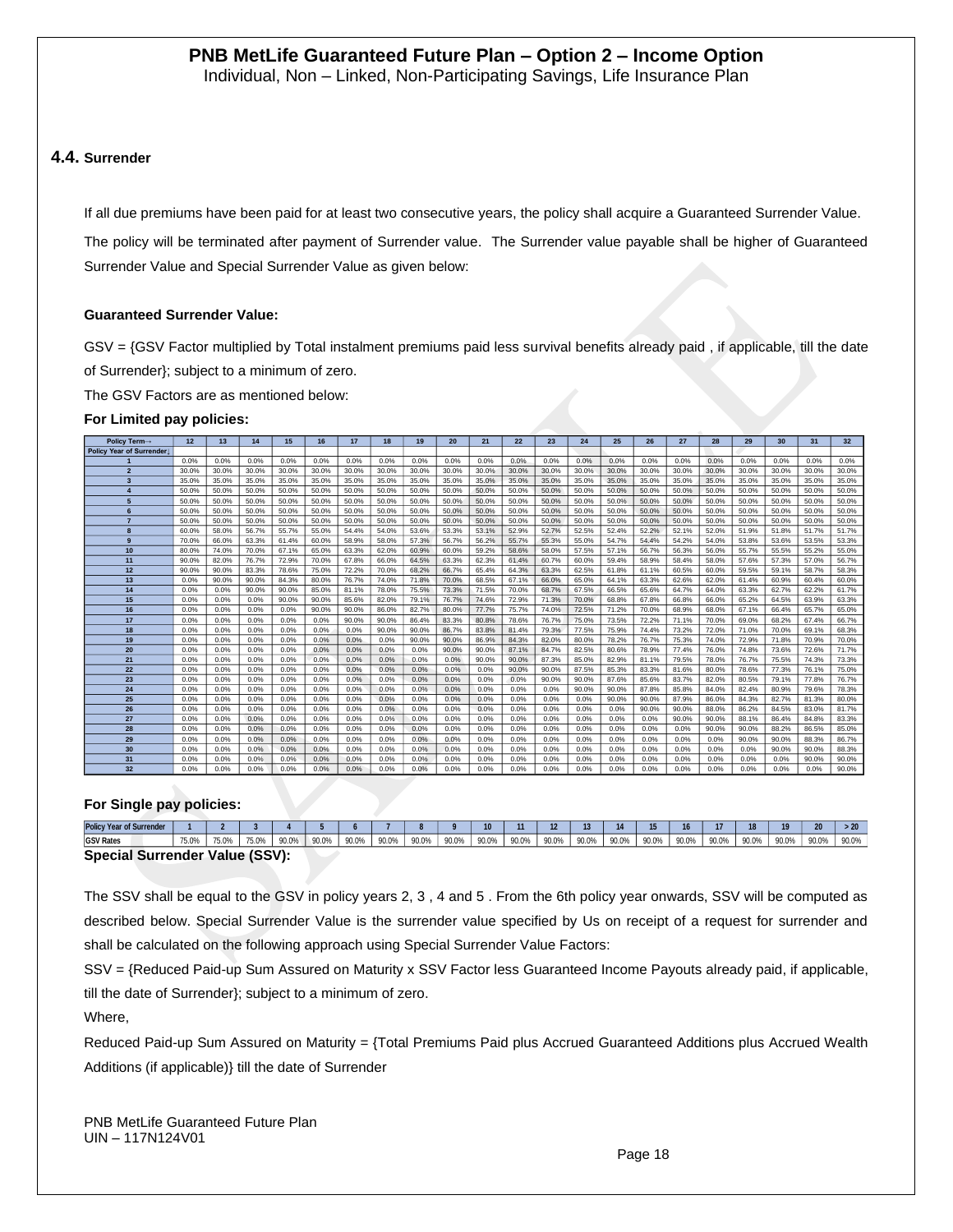Individual, Non – Linked, Non-Participating Savings, Life Insurance Plan

SSV is not guaranteed and the Company can change these SSV factors at any time during the term of the policy, subject to prior approval from IRDAI.

#### **4.5. Policy Revival**

A Policy that has Lapsed or that has been converted to a Paid-up Policy in accordance with Section 4.4 may be revived during the Revival Period by giving Us written notice to revive the Policy, provided that:

A policy in lapsed or reduced paid-up condition can be revived during the revival period by paying the arrears of installment premiums along with interest at prevailing rate of interest, if any.

The Company may change this interest rate from time to time. Currently, the Company charges 8.00% p.a. interest on revivals.

The rate of interest is calculated as the 10 Year G-Sec rate as on 1st of April plus 50 basis points, rounded up to the nearest 50 basis points. The Company will review the rate on an annual basis in April based on the prevailing 10 Year G-Sec rate. However, under special circumstances where the prevailing 10 Year G-Sec rate is changing in excess of 200 basis points from the G-Sec rate used for calculating the current interest rate, the company shall review the interest rate based on the prevailing 10 Year G-Sec rate.

This formula will be reviewed annually and only altered subject to prior approval of IRDA of India.

The revival of the policy will be subject to Board approved underwriting Policy. A surrendered Policy cannot be revived.

The Company may revive the lapsed policy by imposing such extra premium as it deems fit as per the Board approved underwriting policy.

In the event of revival of the policy as per terms and conditions stated above, Guaranteed Additions and Booster Additions (if applicable) corresponding to all the installment premiums paid on revival shall accrue in the policy as if the policy had continued without any break.

Process as stated herein shall be followed with respect to benefit payouts:

Revival during PPT: All benefit payouts shall be made when due as if the policy had continued without any break. Revival after PPT: Sum of all Guaranteed Income Payouts (if any) payable during the period for which the policy was in reduced paid-up status shall be accumulated at 5% interest rate and will be paid as lumpsum upon revival of the policy. The other benefits which fall due subsequently in the policy tenure shall be paid as and when due.

#### **4.6. Termination of the Policy**

The Policy will be terminated on the earliest of the following:

- a. Cancellation during Free-look period.
- b. The date of payment of Surrender Value.
- c. At the expiry of the Revival Period, if the Policy has not been revived and provided the said Policy has not been converted into a Reduced Paid-Up Policy in accordance with clause 4.3.2
- d. On payment of the Death Benefit or Maturity Benefit, whichever applicable.
- e. On return of eligible premium/surrender value under suicide clause.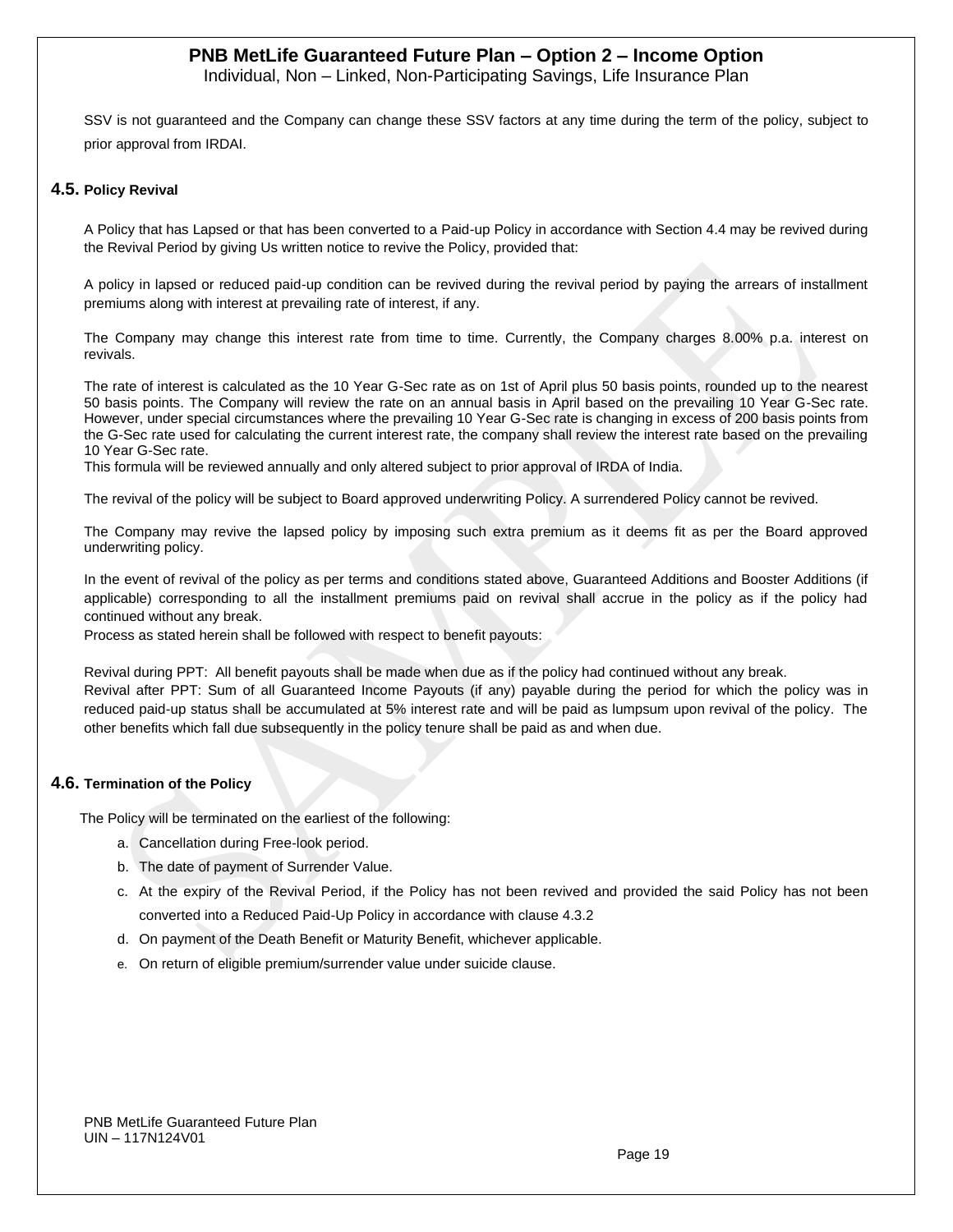Individual, Non – Linked, Non-Participating ,Savings, Life Insurance Plan

**5. Part E**

**Not applicable**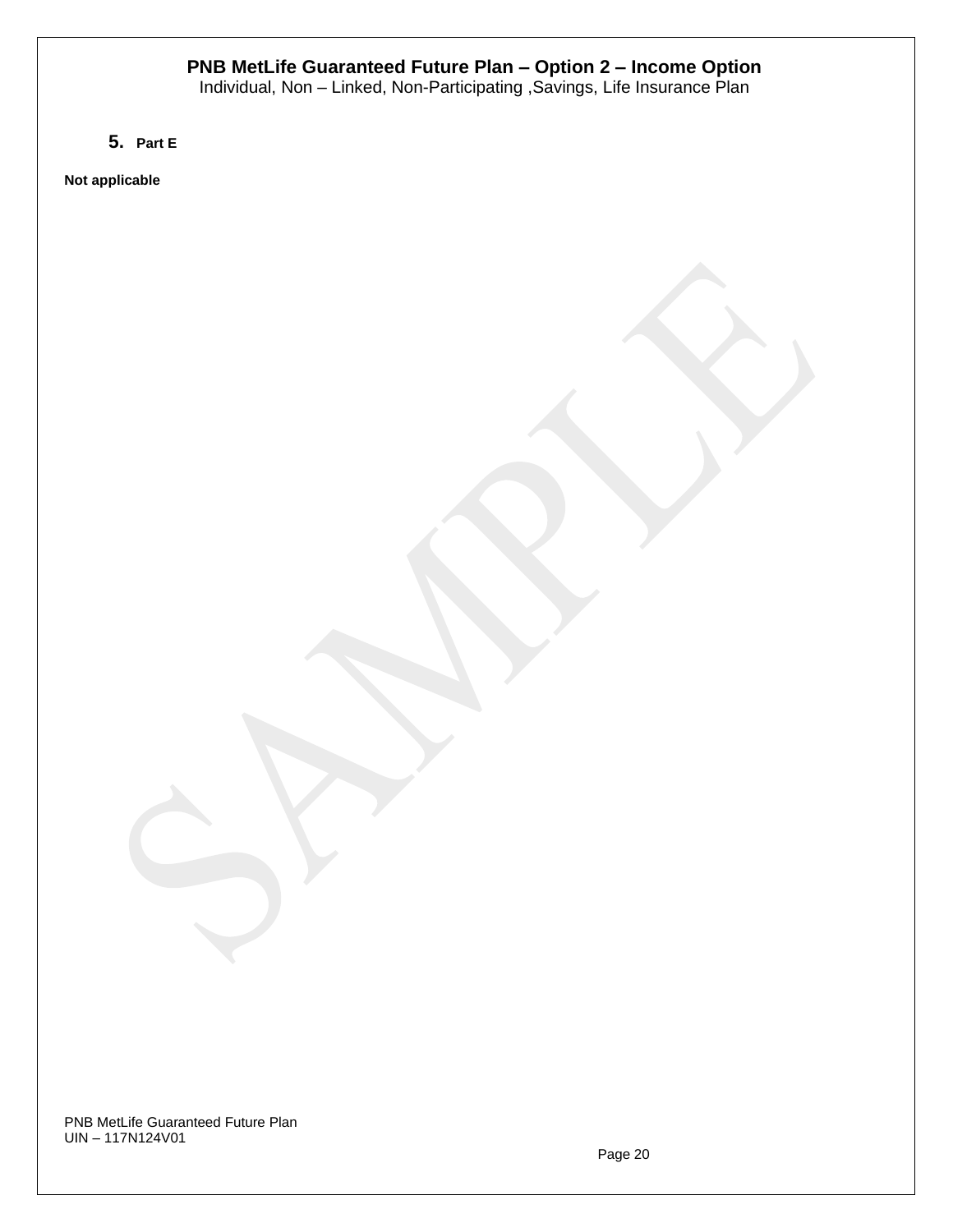### **6. Part F**

#### **General Terms & Conditions**

The following general terms and conditions are applicable to your Policy. If you wish to change the nomination or assign the Policy or update your/Nominee's address or other contact details in our records, you should do so only through the forms prescribed by us for these purposes. These forms are available at our offices or may be obtained from your financial advisor or can be downloaded from our website [www.pnbmetlife.com](http://www.pnbmetlife.com/)

#### **6.1. Nomination**

Nomination should be in accordance with provisions of Section 39 of the Insurance Act 1938 as amended from time to time. A Leaflet containing the simplified version of the provisions of Section 39 is enclosed as Annexure A to this Policy for your reference. Nomination of this Policy is not applicable if the Policy has been executed under Section 6 of the Married Women's Property Act 1874

#### **6.2. Assignment**

Assignment should be in accordance with provisions of Section 38 of the Insurance Act 1938 as amended from time to time. A Leaflet containing the simplified version of the provisions of Section 38 is enclosed as Annexure A to this Policy for your reference. Assignment of this Policy is not applicable if the Policy has been executed under Section 6 of the Married Women's Property Act 1874.

#### **6.3. Claims Procedure**

We will not be obliged to make any payment of the Death Benefit unless and until we have received all of the information and documentation we request, including but not limited to:

- a. The original Policy document;
- b. The claim form prescribed by us, duly completed;
- c. The official death certificate issued by a competent governmental authority
- d. First Information Report, police inquest report and a post-mortem report where the Life Assured's death is due to an unnatural cause;
- e. Proof of title to the Policy where applicable;
- f. Nominee/Appointee/legal heir identification and address proof as per regulatory requirements.
- g. The discharge voucher prescribed by Us, duly completed

#### **6.4. Maturity Benefit Payout Procedure**

We will not be obliged to make any payment of the Maturity Benefit unless and until we have received all of the information and documentation we request, including but not limited to:

- a. The original Policy document;
- b. The duly completed claim form prescribed by us.
- c. The duly completed discharge voucher prescribed by us.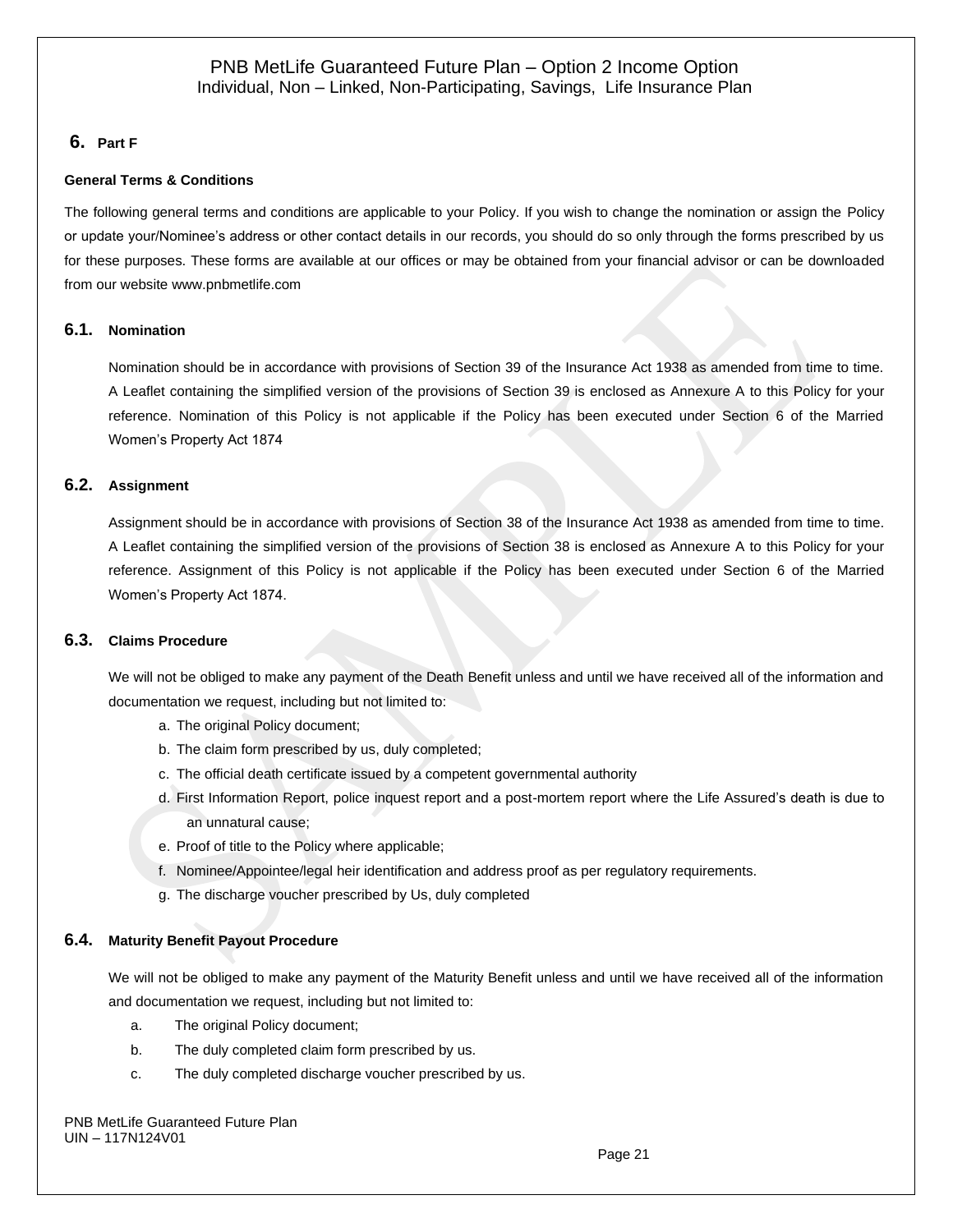### **6.5. Taxation**

The tax benefits on the Policy shall be as per the prevailing tax laws in India and amendments thereto from time to time. In respect of any payment made or to be made under or in relation to this Policy, we will deduct or charge or recover taxes including service tax and other levies as applicable at such rates as notified by the government or such other body authorized by the government from time to time. Tax laws are subject to change.

### **6.6. Currency & Place of Payment**

All amounts payable either to or by us will be paid in the currency shown in the Schedule.

#### **6.7. Fraud, Misrepresentation and Forfeiture**

Fraud, Misrepresentation and Forfeiture would be dealt with in accordance with provisions of Section 45 of the Insurance Act 1938 as amended from time to time. A Leaflet containing the simplified version of the provisions of Section 45 is enclosed in Annexure A for your reference.

### **6.8. Exclusions**

#### **6.8.1. Suicide Exclusion**

If the Life Assured's death is due to suicide within Twelve months from the Date of Commencement of Risk or from the Date of Revival of the Policy as applicable, the Nominee of the Policyholder shall be entitled to receive at least 80% of the Total Premium Paid and received by Us till the date of death of the Life Assured or Surrender Value available as on the date of death of the Life Assured, whichever is higher, provided the Policy is in Inforce status. We shall not be liable to pay any interest on this amount.

6.8.2. **Waiting Period for policies sourced through POSP:** For policies sourced through Point of Sales Persons (POSP), a Waiting Period of 90 days will be applicable from date of acceptance of risk (date of commencement as shown in policy schedule). In the event of death within Waiting Period, 100% of Total Premiums Paid shall be payable to the nominee. The Waiting period will not be applicable in case of Accidental death.

### **6.9. Proof of Age**

Subject to Section 45 of the Insurance Act 1938, as amended from time to time if the actual age of the Life Assured differs from the Age stated in the Application then:

- a. If the actual age of Life Assured proves to be higher than what is stated in the Application, the Basic Sum Assured will be adjusted to that which would have been purchased by the amount of premium paid, had the age been correctly stated. The Policy will continue to be in force;
- b. If the actual age proves to be lower than what is stated in the Application, the premium paid in excess will be refunded to you without interest or may be adjusted towards future premium. The Policy will continue to be in force.
- c. If the Life Assured's actual age is such that it would have made him/her ineligible for the insurance cover stated in the Policy, we reserve the right to take such action as may be deemed appropriate including cancellation of the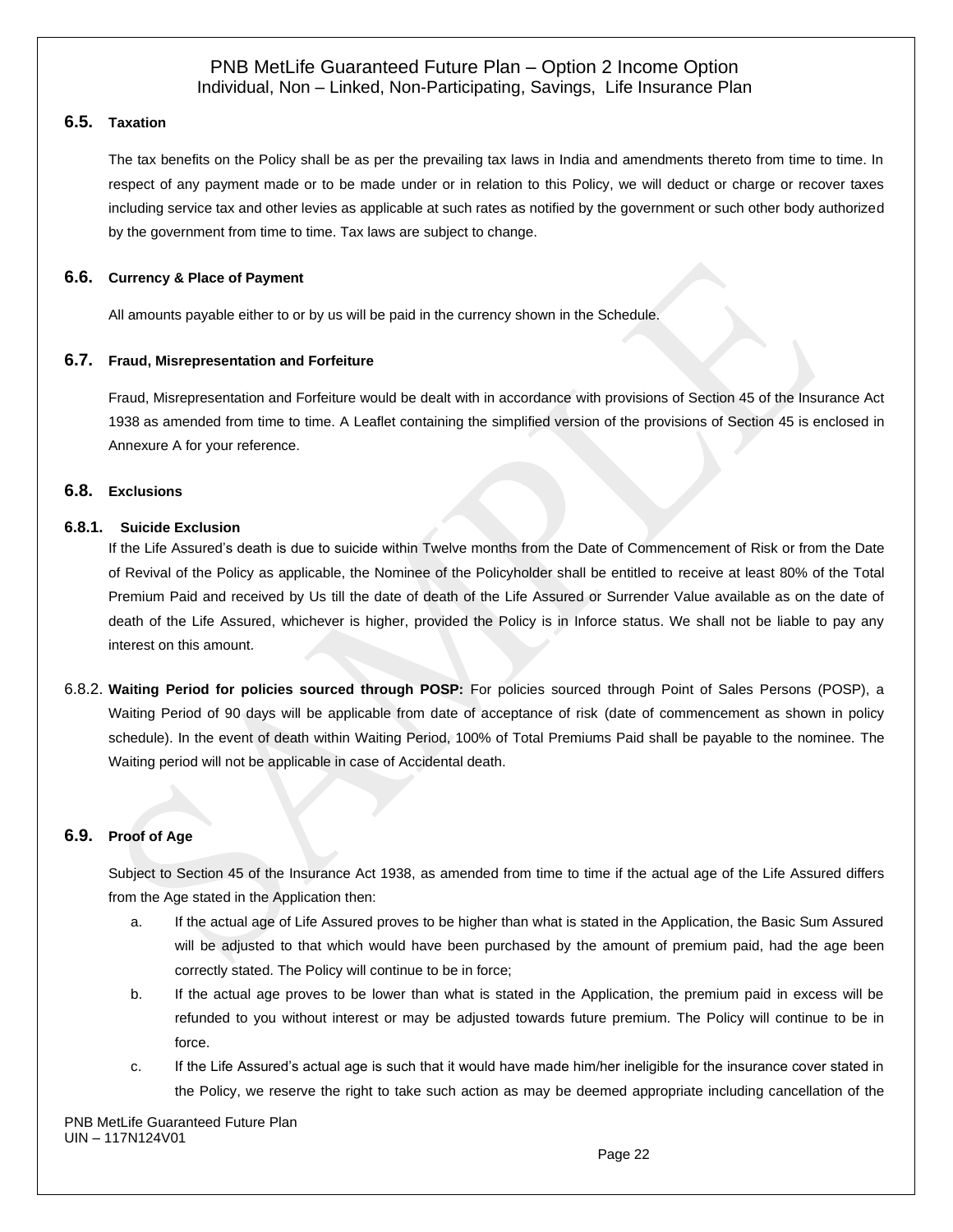Policy upon payment of the Surrender Value.

#### **6.10. Vesting on attaining age of majority**

If the Policy has been issued on the life of a minor, the Policy will automatically vest in him/her on his/her attaining majority (eighteen years) and thereafter the Life Assured would be the Policyholder and the Company shall enter into all correspondence directly with him. Any assignment or nomination of the Policy contrary to this provision would be null and void against the Us.

#### **6.11. Loss of the Policy Document**

If the Policy is lost or destroyed, you may make a written request for a duplicate Policy which we will issue duly endorsed to show that it is in place of the original document. Upon the issue of a duplicate Policy, the original will cease to have any legal force or effect.

#### **6.12. Policyholder's Rights**

To exercise Your rights or options, under this Policy, You should follow the procedures stated in this Policy. If You want to change Your Nominee, change an address or exercise any other options under the Policy, you shall do so only using the forms prescribed for each purpose which are available with Your financial advisor, from Our local office or can be downloaded from our website [www.pnbmetlife.com.](http://www.pnbmetlife.com/)

#### **6.13. Travel, Residence & Occupation**

This Policy does not impose any restrictions as to travel and residence. This Policy does not impose any restrictions as to occupation.

#### **6.14. Governing Law & Jurisdiction**

The terms and conditions of the Policy shall be governed by and be interpreted in accordance with Indian law and all disputes and differences arising under or in relation to the Policy shall be subject to the sole and exclusive jurisdiction of the jurisdictional courts in India.

#### **6.15. Our Address for Communication**

All notices and communications in respect of this Policy shall be addressed to us at the following address: **PNB MetLife India Insurance Co. Ltd, Unit No. 101, First Floor, Techniplex I, Techniplex Complex, Off Veer Savarkar Flyover, S.V. Road, Goregaon (West), Mumbai – 400 062, Maharashtra**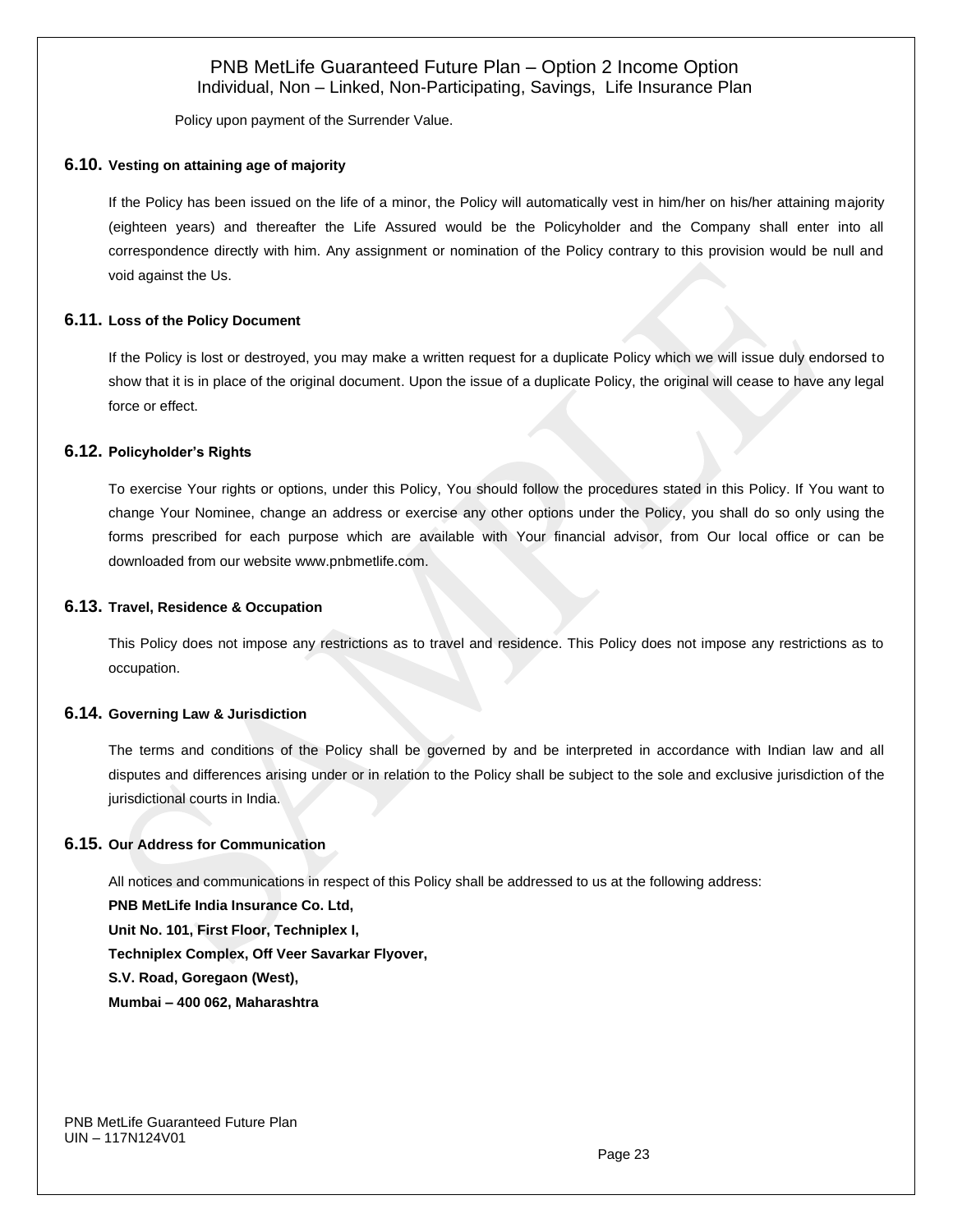# **7. Part G**

#### **GRIEVANCE REDRESSAL MECHANISM & OMBUDSMAN DETAILS**

#### **7.1. Grievance Redressal Mechanism**

In case You have any query or complaint or grievance, You may approach Our office at the following address:

#### **Level 1**

For any complaint/grievance, approach any of Our following touch points:

- Call 1800-425-69-69 (Toll free) or 080-26502244
- **Email a[t india\\_grievancecell@pnbmetlife.co.in](mailto:india_grievancecell@pnbmetlife.co.in)**
- Write to

**Customer Service Department,** 

**1st Floor, Techniplex -1, Techniplex Complex, Off Veer Savarkar Flyover, Goregaon (West), Mumbai – 400062. Phone: +91-22-41790000, Fax: +91-22-41790203**

- **Online through Our website [www.pnbmetlife.com](http://www.pnbmetlife.com/)**
- Our nearest PNB MetLife branch across the country

#### **Level 2:**

In case not satisfied with the resolution provided by the above touch points, or have not received any response within 10 days, You may

- Write to Our Grievance Redressal Officer at [gro@pnbmetlife.co.in](mailto:gro@pnbmetlife.co.in) or
- Send a letter to

**PNB MetLife India Insurance Co. Ltd, Platinum Towers, 4th Floor, Sohna Road, Sector - 47, Gurgaon – 122002**

Please address Your queries or complaints to our customer services department, and Your grievances to our grievance redressal officer on the address referred above, who are authorized to review Your queries or complaints or grievances and address the same. Please note that only an officer duly authorized by Us has the authority to resolve Your queries or complaints or grievances. We shall in no way be responsible, or liable, or bound by, any replies or communications or

#### **Level 3:**

If You are not satisfied with the response or do not receive a response from Us within fifteen (15) days, You may approach the IRDAI Grievance Cell Centre (IGCC) on the following contact details:

undertakings, given by or received from, any financial advisor or any employee who was involved in selling You this Policy.

- Online : You can register Your complaint online at [http://www.igms.irda.gov.in](http://www.igms.irda.gov.in/)
- By Post : You can write or fax Your complaints to

**Consumer Consumer Consumer Consumer Affairs** Affairs Affairs Affairs Affairs Department **Insurance Regulatory and Development Authority of India Sy No. 115/1, Financial District, Nanakramguda, Gachibowli, Hyderabad – 500032, Telangana** • By E-mail : E-mail ID[: complaints@irda.gov.in](mailto:complaints@irda.gov.in)

PNB MetLife Guaranteed Future Plan UIN – 117N124V01

Page 24 and the contract of the contract of the contract of the contract of the contract of the contract of the contract of the contract of the contract of the contract of the contract of the contract of the contract of th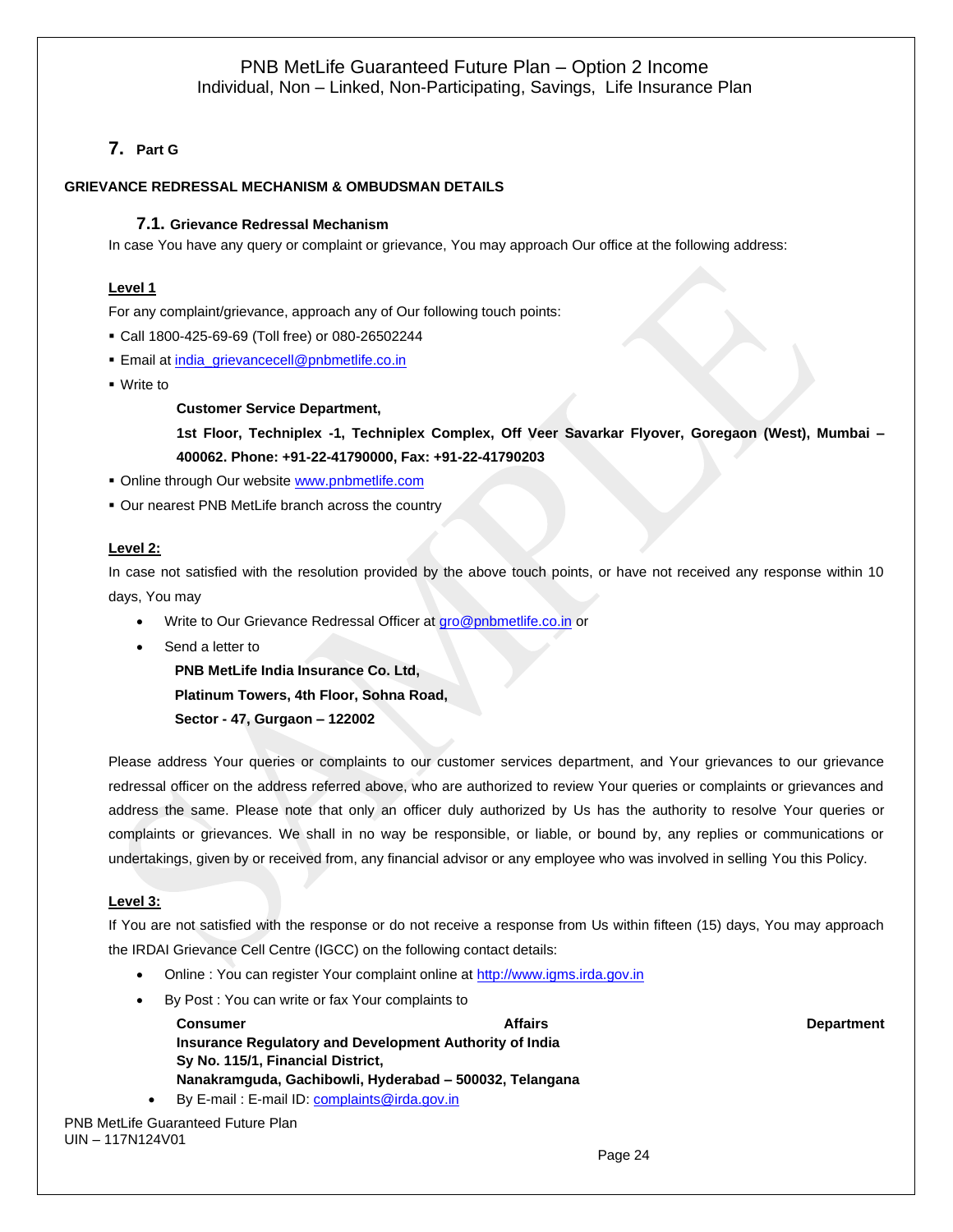• By Phone : 1800 4254 732

| <b>CONTACT DETAILS</b> | <b>JURISDICTION</b> |
|------------------------|---------------------|

In case You are not satisfied with the decision/resolution, You may approach the Insurance Ombudsman at the address in the list of Ombudsman below, if Your grievance pertains to:

- Insurance claim that has been rejected or dispute of a claim on legal construction of the Policy;
- Delay in settlement of claim;
- any partial or total repudiation of claims by Us;
- Dispute with regard to premium; or
- Misrepresentation of terms and conditions of the Policy;
- Policy servicing related grievances against Us or Our agent/intermediary;
- Issuance of Policy in non-conformity with the proposal form;
- Non-issuance of the Policy after receipt of premium;or
- Any other matter resulting from the violation of provisions of the Insurance Act, 1938 as amended from time to time or the Regulations, circulars, guidelines or instructions issued by the IRDA of India from time to time or the terms and conditions of the Policy, in so far as they relate to issues mentioned above.
- 1) The complaint should be made in writing duly signed by You, Nominee, Assignee or by Your legal heirs with full name, address and contact information of the complainant, the details of our branch or office against whom the complaint is made, the facts giving rise to the complaint, supported by documents, the nature and extent of the loss caused to the complainant and the relief sought from the Insurance Ombudsman. Per Rule 14(3) of the Insurance Ombudsman Rules, 2017 (Rules), a complaint to the Insurance Ombudsman can be made if the complainant makes a written representation to the Insurer and either the Insurer rejected the complaint or the complainant did not receive any reply within one month after the Insurer received the complaint, or the complainant is not satisfied with the reply given to him by the Insurer. Further, such a complaint to the Insurance Ombudsman can be made and filed, within one year
	- after the order of the Insurer rejecting the representation is received; or
	- after receipt of decision of the Insurer which is not to the satisfaction of the complainant;
	- after expiry of a period of one month from the date of sending the written representation to the Insurer if the Insurer fails to furnish reply to the complainant.
- 2) The Insurance Ombudsman shall be empowered to condone the delay in such cases as he may consider necessary, after calling for objections of the Insurer against the proposed condonation and after recording reasons for condoning the delay and in case the delay is condoned, the date of condonation of delay shall be deemed to be the date of filing of the complaint, for further proceedings under these Rules.
- 3) No complaint before the Insurance Ombudsman shall be maintainable on the same subject matter on which proceedings are pending before or disposed of by any court or consumer forum or arbitrator.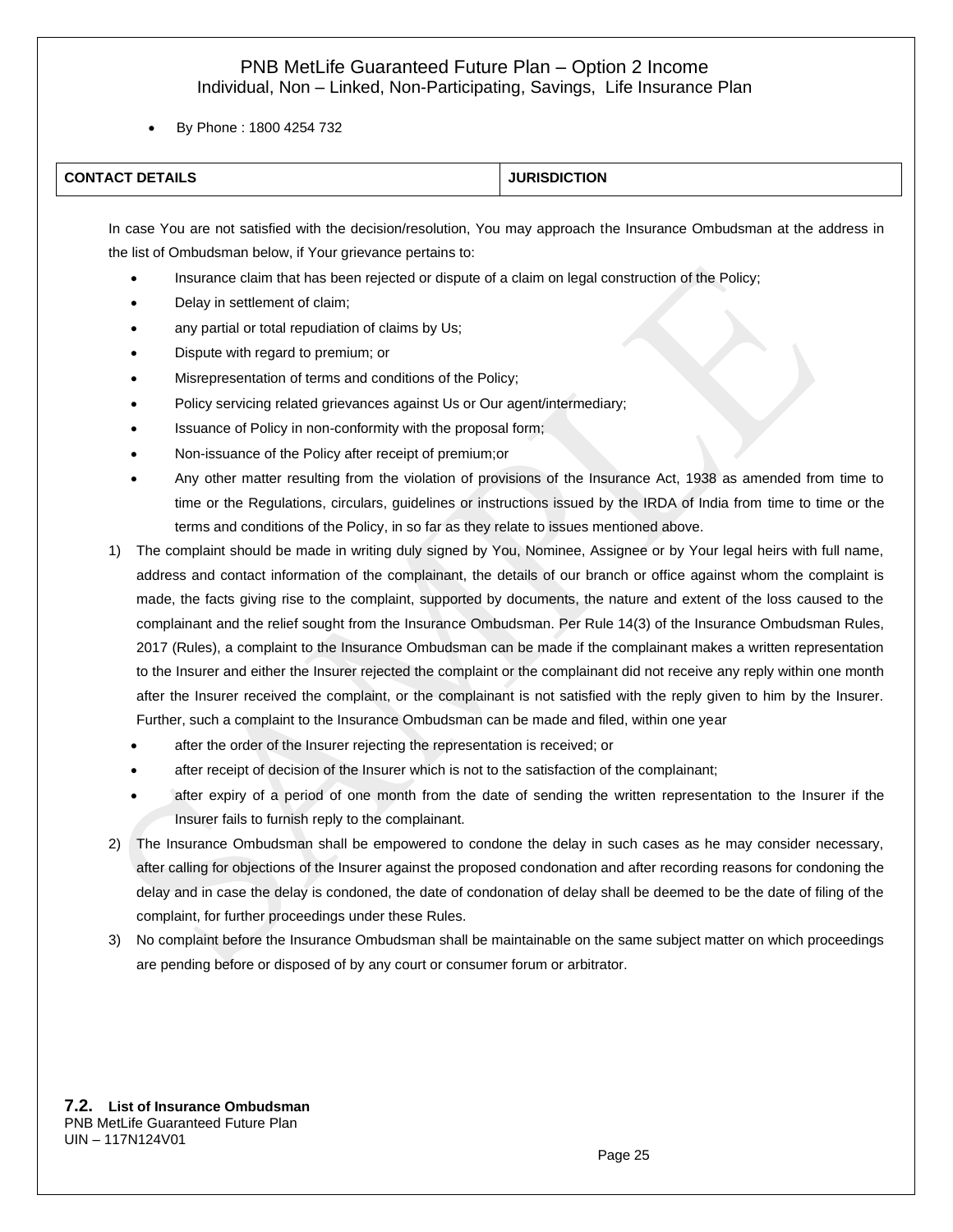| <b>AHMEDABAD - Shri Kuldip Singh</b>                                |                                                           |
|---------------------------------------------------------------------|-----------------------------------------------------------|
| Office of the Insurance Ombudsman, Jeevan Prakash Building, 6th     |                                                           |
| floor, Tilak Marg, Relief Road, Ahmedabad - 380 001.                | Gujarat, Dadra & Nagar Haveli, Daman and Diu.             |
| Tel.: 079 - 25501201/02/05/06                                       |                                                           |
| Email: bimalokpal.ahmedabad@ecoi.co.in                              |                                                           |
| <b>BENGALURU - Smt. Neerja Shah</b>                                 |                                                           |
| Office of the Insurance Ombudsman, Jeevan Soudha Building, PID      |                                                           |
| No. 57-27-N-19, Ground Floor, 19/19, 24th Main Road, JP Nagar, Ist  | Karnataka.                                                |
| Phase, Bengaluru - 560 078.                                         |                                                           |
| Tel.: 080 - 26652048 / 26652049                                     |                                                           |
| Email: bimalokpal.bengaluru@ecoi.co.in                              |                                                           |
| <b>BHOPAL- Shri Guru Saran Shrivastava</b>                          |                                                           |
| Office of the Insurance Ombudsman, Janak Vihar Complex, 2nd         |                                                           |
| Floor, 6, Malviya Nagar, Opp. Airtel Office, Near New Market,       | Madhya Pradesh, Chattisgarh.                              |
| Bhopal - 462 003.                                                   |                                                           |
| Tel.: 0755 - 2769201 / 2769202, Fax: 0755 - 2769203                 |                                                           |
| Email: bimalokpal.bhopal@ecoi.co.in                                 |                                                           |
| <b>BHUBANESHWAR - Shri Suresh Chandra Panda</b>                     |                                                           |
| Office of the Insurance Ombudsman, 62, Forest park, Bhubneshwar     | Orissa.                                                   |
| $-751009.$                                                          |                                                           |
| Tel.: 0674 - 2596461 /2596455, Fax: 0674 - 2596429                  |                                                           |
| Email: bimalokpal.bhubaneswar@ecoi.co.in                            |                                                           |
| <b>CHANDIGARH - Dr. Dinesh Kumar Verma</b>                          |                                                           |
| Office of the Insurance Ombudsman, S.C.O. No. 101, 102 & 103, 2nd   |                                                           |
| Floor, Batra Building, Sector 17 - D, Chandigarh - 160 017.         | Punjab, Haryana, Himachal Pradesh, Jammu & Kashmir,       |
| Tel.: 0172 - 2706196 / 2706468, Fax: 0172 - 2708274                 | Chandigarh.                                               |
| Email: bimalokpal.chandigarh@ecoi.co.in                             |                                                           |
| <b>CHENNAI - Shri M. Vasantha Krishna</b>                           |                                                           |
| Office of the Insurance Ombudsman, Fatima Akhtar Court, 4th Floor,  |                                                           |
| 453, Anna Salai, Teynampet, CHENNAI - 600 018.                      | Tamil Nadu, Pondicherry Town and Karaikal (which are part |
| Tel.: 044 - 24333668 / 24335284, Fax: 044 - 24333664                | of Pondicherry).                                          |
| Email: bimalokpal.chennai@ecoi.co.in                                |                                                           |
|                                                                     |                                                           |
| <b>DELHI - Shri Sudhir Krishna</b>                                  |                                                           |
| Office of the Insurance Ombudsman, 2/2 A, Universal Insurance       |                                                           |
| Building, Asaf Ali Road, New Delhi - 110 002.                       | Delhi.                                                    |
| Tel.: 011 - 23239633 / 23237532, Fax: 011 - 23230858                |                                                           |
| Email: bimalokpal.delhi@ecoi.co.in                                  |                                                           |
| <b>GUWAHATI - Shri Kiriti .B. Saha</b>                              |                                                           |
| Office of the Insurance Ombudsman, Jeevan Nivesh, 5th Floor, Nr.    | Assam, Meghalaya, Manipur, Mizoram, Arunachal Pradesh,    |
| Panbazar over bridge, S.S. Road, Guwahati - 781001(ASSAM).          | Nagaland and Tripura.                                     |
| Tel.: 0361 - 2132204 / 2132205, Fax: 0361 - 2732937                 |                                                           |
| Email: bimalokpal.guwahati@ecoi.co.in                               |                                                           |
| HYDERABAD- Shri I. Suresh Babu                                      |                                                           |
| Office of the Insurance Ombudsman, 6-2-46, 1st floor, "Moin Court", |                                                           |
| Lane Opp. Saleem Function Palace, A. C. Guards, Lakdi-Ka-Pool,      | Andhra Pradesh, Telangana, Yanam and part of Territory of |
| Hyderabad - 500 004.                                                | Pondicherry.                                              |
| Tel.: 040 - 65504123 / 23312122, Fax: 040 - 23376599                |                                                           |
| Email: bimalokpal.hyderabad@ecoi.co.in                              |                                                           |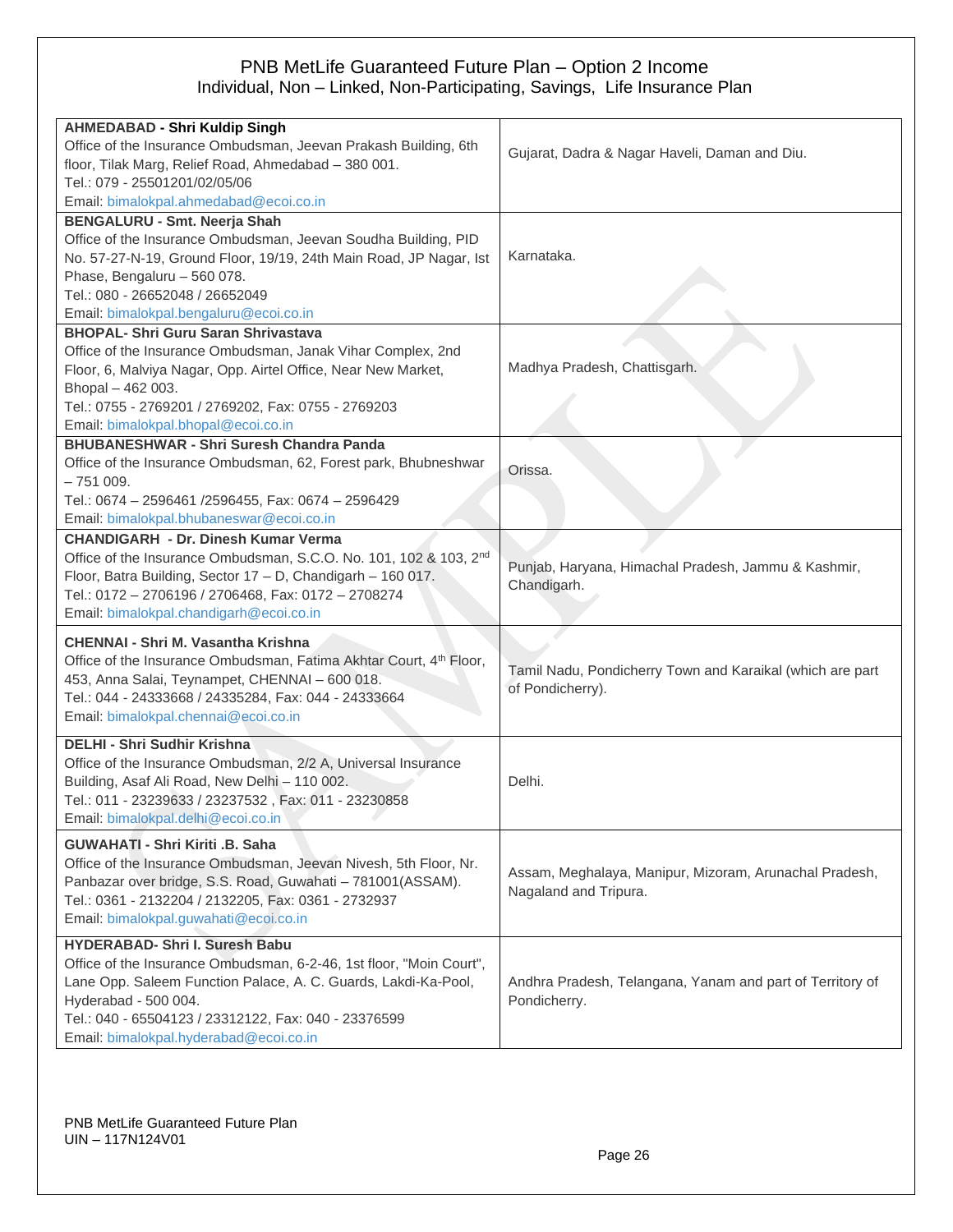| JAIPUR - Smt. Sandhya Baliga                                               |                                                               |
|----------------------------------------------------------------------------|---------------------------------------------------------------|
| Office of the Insurance Ombudsman, Jeevan Nidhi - Il Bldg., Gr.            |                                                               |
| Floor, Bhawani Singh Marg, Jaipur - 302 005.                               |                                                               |
| Tel.: 0141 - 2740363                                                       | Rajasthan.                                                    |
|                                                                            |                                                               |
| Email: Bimalokpal.jaipur@ecoi.co.in<br><b>ERNAKULAM - Ms. Poonam Bodra</b> |                                                               |
|                                                                            |                                                               |
| Office of the Insurance Ombudsman, 2nd Floor, Pulinat Bldg., Opp.          |                                                               |
| Cochin Shipyard, M. G. Road, Ernakulam - 682 015.                          | Kerala, Lakshadweep, Mahe-a part of Pondicherry.              |
| Tel.: 0484 - 2358759 / 2359338, Fax: 0484 - 2359336                        |                                                               |
| Email: bimalokpal.ernakulam@ecoi.co.in                                     |                                                               |
| KOLKATA - Shri P. K. Rath                                                  |                                                               |
| Office of the Insurance Ombudsman, Hindustan Bldg. Annexe, 4th             |                                                               |
| Floor, 4, C.R. Avenue, KOLKATA - 700 072.                                  | West Bengal, Sikkim, Andaman & Nicobar Islands.               |
| Tel.: 033 - 22124339 / 22124340                                            |                                                               |
| Fax: 033 - 22124341                                                        |                                                               |
| Email: bimalokpal.kolkata@ecoi.co.in                                       |                                                               |
|                                                                            | <b>Districts of Uttar Pradesh:</b>                            |
|                                                                            | Laitpur, Jhansi, Mahoba, Hamirpur, Banda, Chitrakoot,         |
| <b>LUCKNOW -Shri Justice Anil Kumar Srivastava</b>                         | Allahabad, Mirzapur, Sonbhabdra, Fatehpur, Pratapgarh,        |
| Office of the Insurance Ombudsman, 6th Floor, Jeevan Bhawan,               | Jaunpur, Varanasi, Gazipur, Jalaun, Kanpur, Lucknow, Unnao,   |
| Phase-II, Nawal Kishore Road, Hazratganj, Lucknow - 226 001.               | Sitapur, Lakhimpur, Bahraich, Barabanki, Raebareli, Sravasti, |
| Tel.: 0522 - 2231330 / 2231331, Fax: 0522 - 2231310                        | Gonda, Faizabad, Amethi, Kaushambi, Balrampur, Basti,         |
| Email: bimalokpal.lucknow@ecoi.co.in                                       | Ambedkarnagar, Sultanpur, Maharajgang, Santkabirnagar,        |
|                                                                            | Azamgarh, Kushinagar, Gorkhpur, Deoria, Mau, Ghazipur,        |
|                                                                            | Chandauli, Ballia, Sidharathnagar.                            |
| <b>MUMBAI - Shri Milind A. Kharat</b>                                      |                                                               |
| Office of the Insurance Ombudsman, 3rd Floor, Jeevan Seva                  | Goa, Mumbai Metropolitan Region excluding Navi Mumbai &       |
| Annexe, S. V. Road, Santacruz (W), Mumbai - 400 054.                       | Thane.                                                        |
| Tel.: 022 - 26106552 / 26106960, Fax: 022 - 26106052                       |                                                               |
| Email: bimalokpal.mumbai@ecoi.co.in                                        |                                                               |
| NOIDA - Shri Chandra Shekhar Prasad                                        | State of Uttaranchal and the following Districts of Uttar     |
| Office of the Insurance Ombudsman, Bhagwan Sahai Palace, 4th               | Pradesh: Agra, Aligarh, Bagpat, Bareilly, Bijnor, Budaun,     |
|                                                                            | Bulandshehar, Etah, Kanooj, Mainpuri, Mathura, Meerut,        |
| Floor, Main Road, Naya Bans, Sector 15, Distt: Gautam Buddh                | Moradabad, Muzaffarnagar, Oraiyya,<br>Pilibhit,<br>Etawah,    |
| Nagar, U.P -201301.                                                        | Farrukhabad, Firozbad, Gautambodhanagar, Ghaziabad,           |
| Tel.: 0120-2514250 / 2514252 / 2514253                                     | Hardoi, Shahjahanpur, Hapur, Shamli, Rampur, Kashganj,        |
| Email: bimalokpal.noida@ecoi.co.in                                         | Sambhal, Amroha, Hathras, Kanshiramnagar, Saharanpur.         |
| PATNA - Shri N. K. Singh                                                   |                                                               |
| Office of the Insurance Ombudsman, 1st Floor, Kalpana Arcade               |                                                               |
| Building, Bazar Samiti Road, Bahadurpur, Patna 800 006.                    | Bihar, Jharkhand.                                             |
| Tel.: 0612-2680952                                                         |                                                               |
| Email: bimalokpal.patna@ecoi.co.in                                         |                                                               |
| <b>PUNE - Shri Vinay Sah</b>                                               |                                                               |
| Office of the Insurance Ombudsman, Jeevan Darshan Bldg., 3rd               |                                                               |
| Floor, C.T.S. No.s. 195 to 198, N.C. Kelkar Road, Narayan Peth,            | Maharashtra, Area of Navi Mumbai and Thane                    |
| Pune - 411 030.                                                            | excluding Mumbai Metropolitan Region.                         |
| Tel.: 020-41312555                                                         |                                                               |
| Email: bimalokpal.pune@ecoi.co.in                                          |                                                               |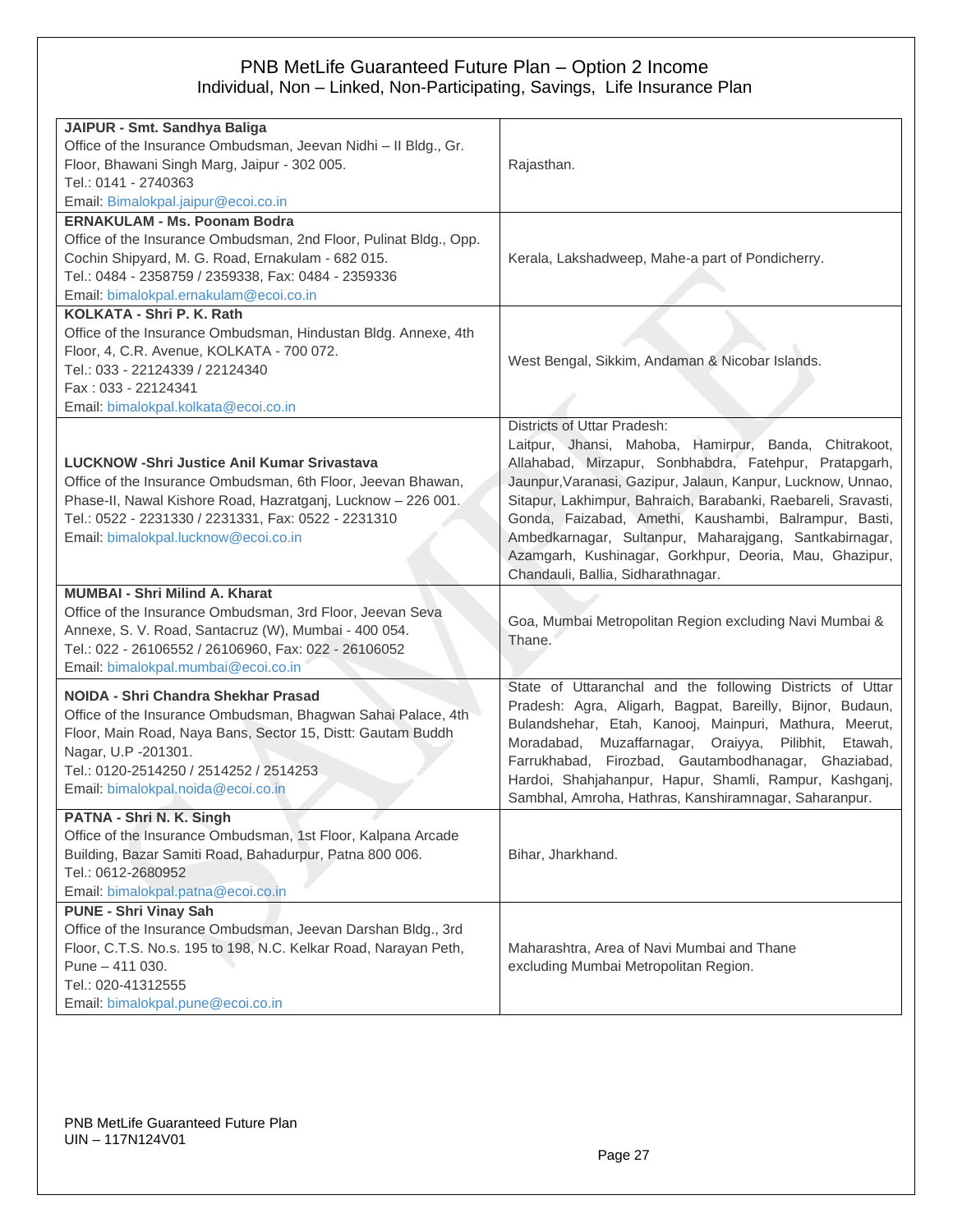#### **Annexure A**

#### **Section 39, Nomination by policyholder**

- 1. Nomination of a life insurance Policy is as below in accordance with Section 39 of the Insurance Act, 1938 as amended by Insurance Laws (Amendment) Ordinance dtd 26.12.2014. The extant provisions in this regard are as follows:
- 2. The policyholder of a life insurance on his own life may nominate a person or persons to whom money secured by the policy shall be paid in the event of his death.
- 3. Where the nominee is a minor, the policyholder may appoint any person to receive the money secured by the policy in the event of policyholder's death during the minority of the nominee. The manner of appointment is to be laid down by the company.
- 4. Nomination can be made at any time before the maturity of the policy.
- 5. Nomination may be incorporated in the text of the policy itself or may be endorsed on the policy communicated to the company and can be registered by the company in the records relating to the policy.
- 6. Nomination can be cancelled or changed at any time before policy matures, by an endorsement or a further endorsement or a will as the case may be.
- 7. A notice in writing of Change or Cancellation of nomination must be delivered to the company for the company to be liable to such nominee. Otherwise, company will not be liable if a bonafide payment is made to the person named in the text of the policy or in the registered records of the company.
- 8. Fee to be paid to the company for registering change or cancellation of a nomination can be specified by the Authority through Regulations.
- 9. On receipt of notice with fee, the company should grant a written acknowledgement to the policyholder of having registered a nomination or cancellation or change thereof.
- 10. A transfer or assignment made in accordance with Section 38 shall automatically cancel the nomination except in case of assignment to the company or other transferee or assignee for purpose of loan or against security or its reassignment after repayment. In such case, the nomination will not get cancelled to the extent of company's or transferee's or assignee's interest in the policy. The nomination will get revived on repayment of the loan.
- 11. The right of any creditor to be paid out of the proceeds of any policy of life insurance shall not be affected by the nomination.
- 12. In case of nomination by policyholder whose life is insured, if the nominees die before the policyholder, the proceeds are payable to policyholder or his heirs or legal representatives or holder of succession certificate.
- 13. In case nominee(s) survive the person whose life is insured, the amount secured by the policy shall be paid to such survivor(s).
- 14. Where the policyholder whose life is insured nominates his
	- parents or
	- spouse or
	- children or
	- spouse and children
	- or any of them

the nominees are beneficially entitled to the amount payable by the company to the policyholder unless it is proved that policyholder could not have conferred such beneficial title on the nominee having regard to the nature of his title.

If nominee(s) die after the policyholder but before his share of the amount secured under the policy is paid, the share of the expired nominee(s) shall be payable to the heirs or legal representative of the nominee or holder of succession certificate of such nominee(s).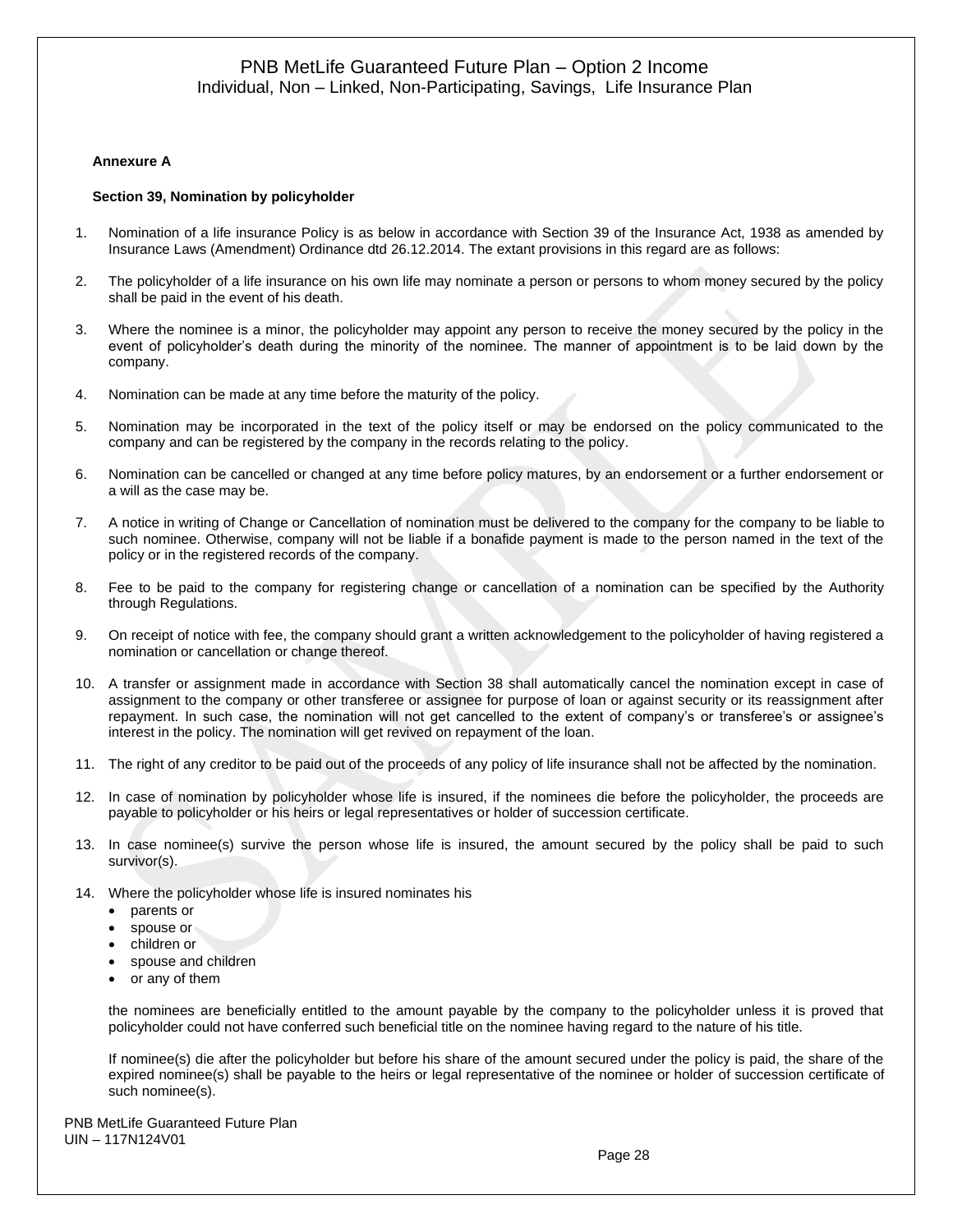- 15. The provisions of sub-section 7 and 8 (13 and 14 above) shall apply to all life insurance policies maturing for payment after the commencement of Insurance Laws (Amendment) Ordinance, 2014 (i.e 26.12.2014).
- 16. If policyholder dies after maturity but the proceeds and benefit of the policy has not been paid to him because of his death, his nominee(s) shall be entitled to the proceeds and benefit of the policy.
- 17. The provisions of Section 39 are not applicable to any life insurance policy to which Section 6 of Married Women's Property Act, 1874 applies or has at any time applied except where before or after Insurance Laws (Ordinance) 2014, a nomination is made in favour of spouse or children or spouse and children whether or not on the face of the policy it is mentioned that it is made under Section 39. Where nomination is intended to be made to spouse or children or spouse and children under Section 6 of MWP Act, it should be specifically mentioned on the policy. In such a case only, the provisions of Section 39 will not apply.

[Disclaimer: This is not a comprehensive list of amendments of Insurance Act, 1938, as amended from time to time and only a simplified version prepared for general information. Policy Holders are advised to refer the Insurance Laws (Amendment) Act 2015 notified in the Official Gazette on 23rd March 2015 for complete and accurate details.]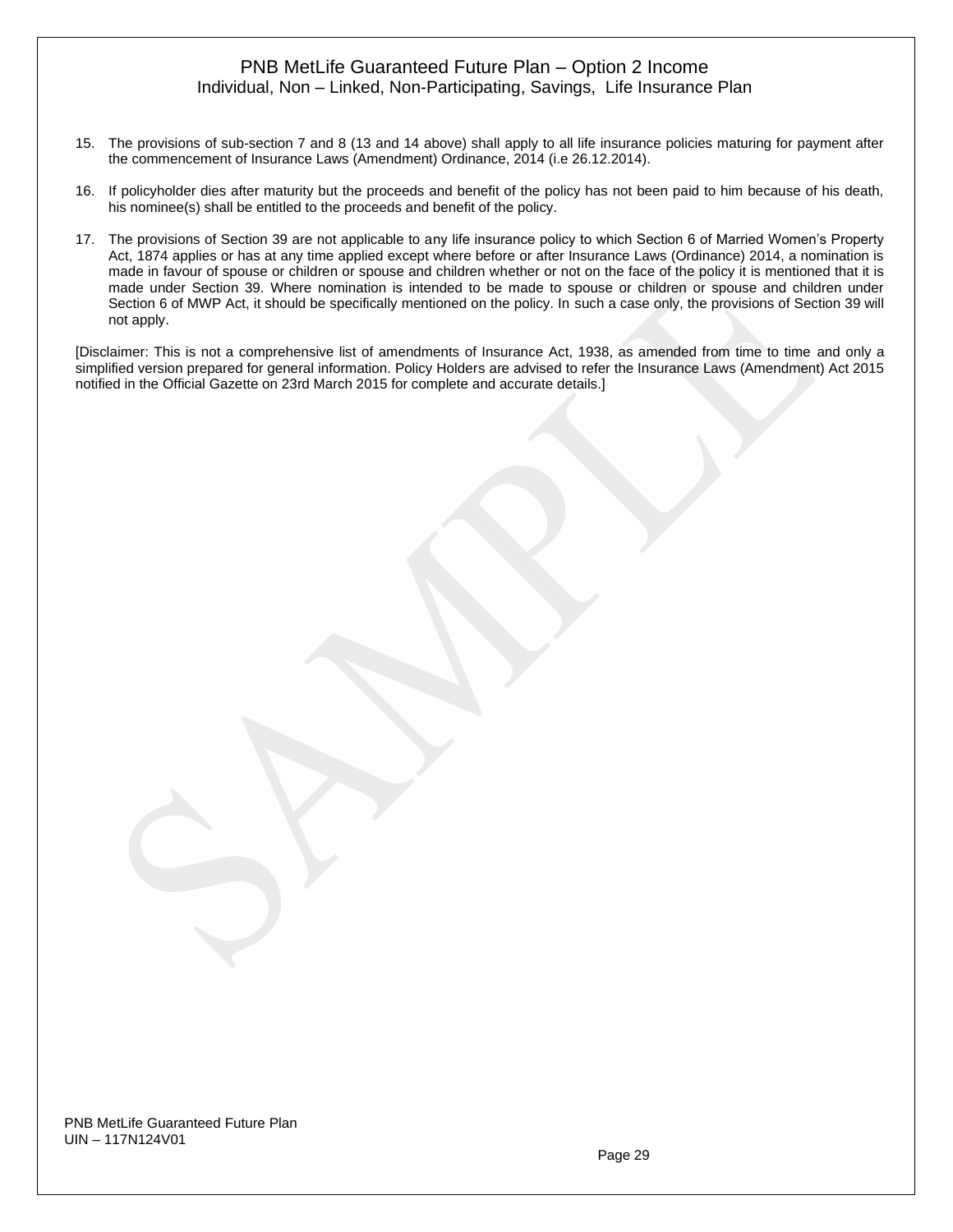# Individual, Non – Linked, Non-Participating, Savings, Life Insurance Plan

#### **Section 38, Assignment and Transfer of Insurance Policies**

- 1. Assignment or transfer of a policy should be in accordance with Section 38 of the Insurance Act, 1938 as amended by Insurance Laws (Amendment) Ordinance dated 26.12.2014. The extant provisions in this regard are as follows:
- 2. This policy may be transferred/assigned, wholly or in part, with or without consideration.
- 3. An Assignment may be effected in a policy by an endorsement upon the policy itself or by a separate instrument under notice to the Company.
- 4. The instrument of assignment should indicate the fact of transfer or assignment and the reasons for the assignment or transfer, antecedents of the assignee and terms on which assignment is made.
- 5. The assignment must be signed by the transferor or assignor or duly authorized agent and attested by at least one witness.
- 6. The transfer of assignment shall not be operative as against an company until a notice in writing of the transfer or assignment and either the said endorsement or instrument itself or copy there of certified to be correct by both transferor and transferee or their duly authorised agents have been delivered to the company.
- 7. Fee to be paid for assignment or transfer can be specified by the Authority through Regulations.
- 8. On receipt of notice with fee, the company should Grant a written acknowledgement of receipt of notice. Such notice shall be conclusive evidence against the company of duly receiving the notice.
- 9. If the company maintains one or more places of business, such notices shall be delivered only at the place where the policy is being serviced.
- 10. The company may accept or decline to act upon any transfer or assignment or endorsement, if it has sufficient reasons to believe that it is
	- not bonafide or
	- not in the interest of the policyholder or
	- not in public interest or
	- is for the purpose of trading of the insurance policy.
- 11. Before refusing to act upon endorsement, the Company should record the reasons in writing and communicate the same in writing to Policyholder within 30 days from the date of policyholder giving a notice of transfer or assignment
- 12. In case of refusal to act upon the endorsement by the Company, any person aggrieved by the refusal may prefer a claim to IRDAI within 30 days of receipt of the refusal letter from the Company.
- 13. The priority of claims of persons interested in an insurance policy would depend on the date on which the notices of assignment or transfer is delivered to the company; where there are more than one instruments of transfer or assignment, the priority will depend on dates of delivery of such notices. Any dispute in this regard as to priority should be referred to Authority.
- 14. Every assignment or transfer shall be deemed to be absolute assignment or transfer and the assignee or transferee shall be deemed to be absolute assignee or transferee, except
	- (a) where assignment or transfer is subject to terms and conditions of transfer or assignment OR
	- (b) where the transfer or assignment is made upon condition that
		- (i) the proceeds under the policy shall become payable to policyholder or nominee(s) in the event of assignee or transferee dying before the insured OR
		- (ii) the insured surviving the term of the policy

Such conditional assignee will not be entitled to obtain a loan on policy or surrender the policy. This provision will prevail notwithstanding any law or custom having force of law which is contrary to the above position.

- 15. In other cases, the company shall, subject to terms and conditions of assignment, recognize the transferee or assignee named in the notice as the absolute transferee or assignee and such person
	- shall be subject to all liabilities and equities to which the transferor or assignor was subject to at the date of transfer or assignment and
	- may institute any proceedings in relation to the policy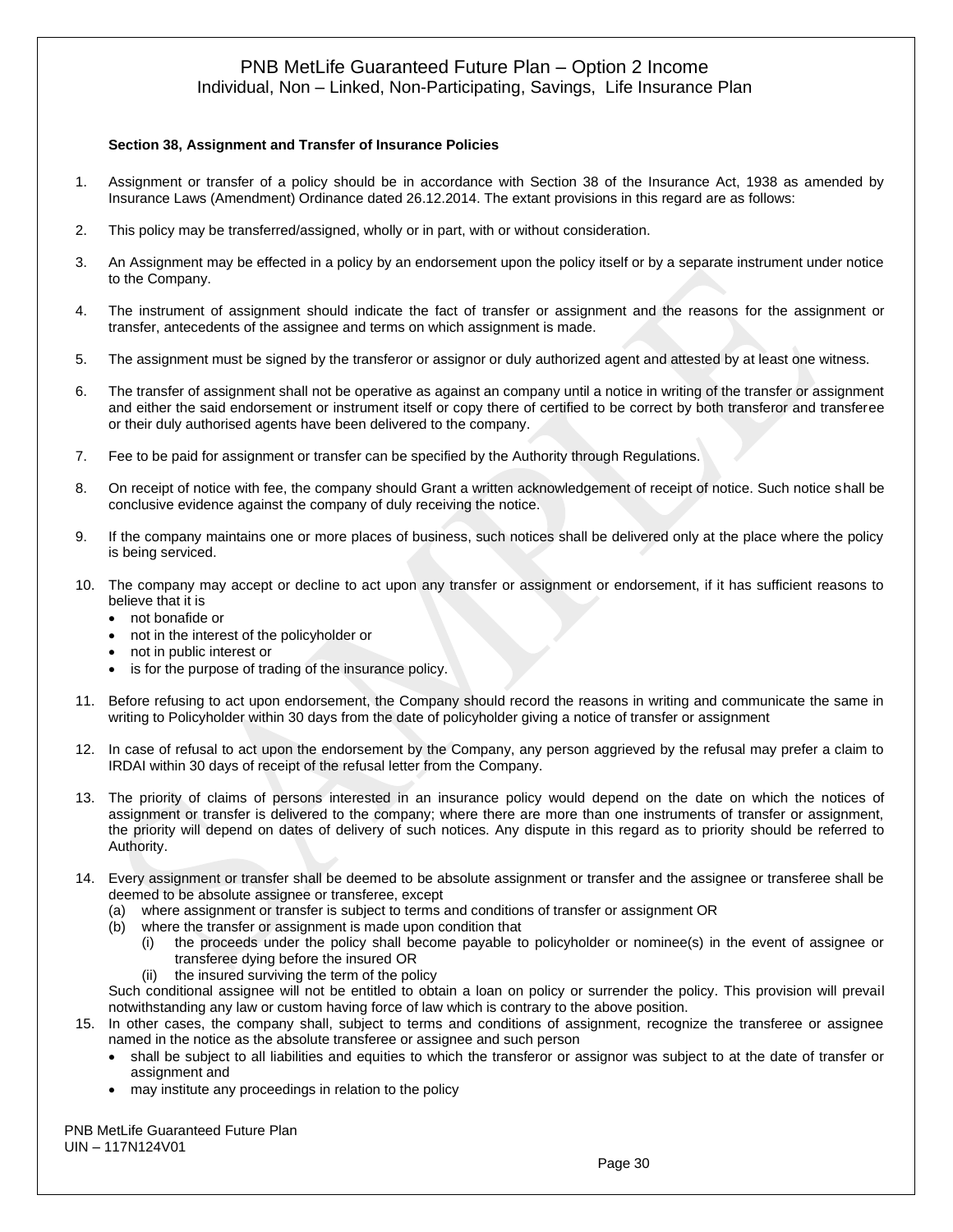• obtain loan under the policy or surrender the policy without obtaining the consent of the transferor or assignor or making him a party to the proceedings

Any rights and remedies of an assignee or transferee of a life insurance policy under an assignment or transfer effected before commencement of the Insurance Laws (Amendment) Ordinance, 2014 shall not be affected by this section. [Disclaimer: This is not a comprehensive list of amendments of Insurance Act, 1938, as amended from time to time and only a simplified version prepared for general information. Policy Holders are advised to refer the Insurance Laws (Amendment) Act 2015 notified in the Official Gazette on 23rd March 2015 for complete and accurate details.]